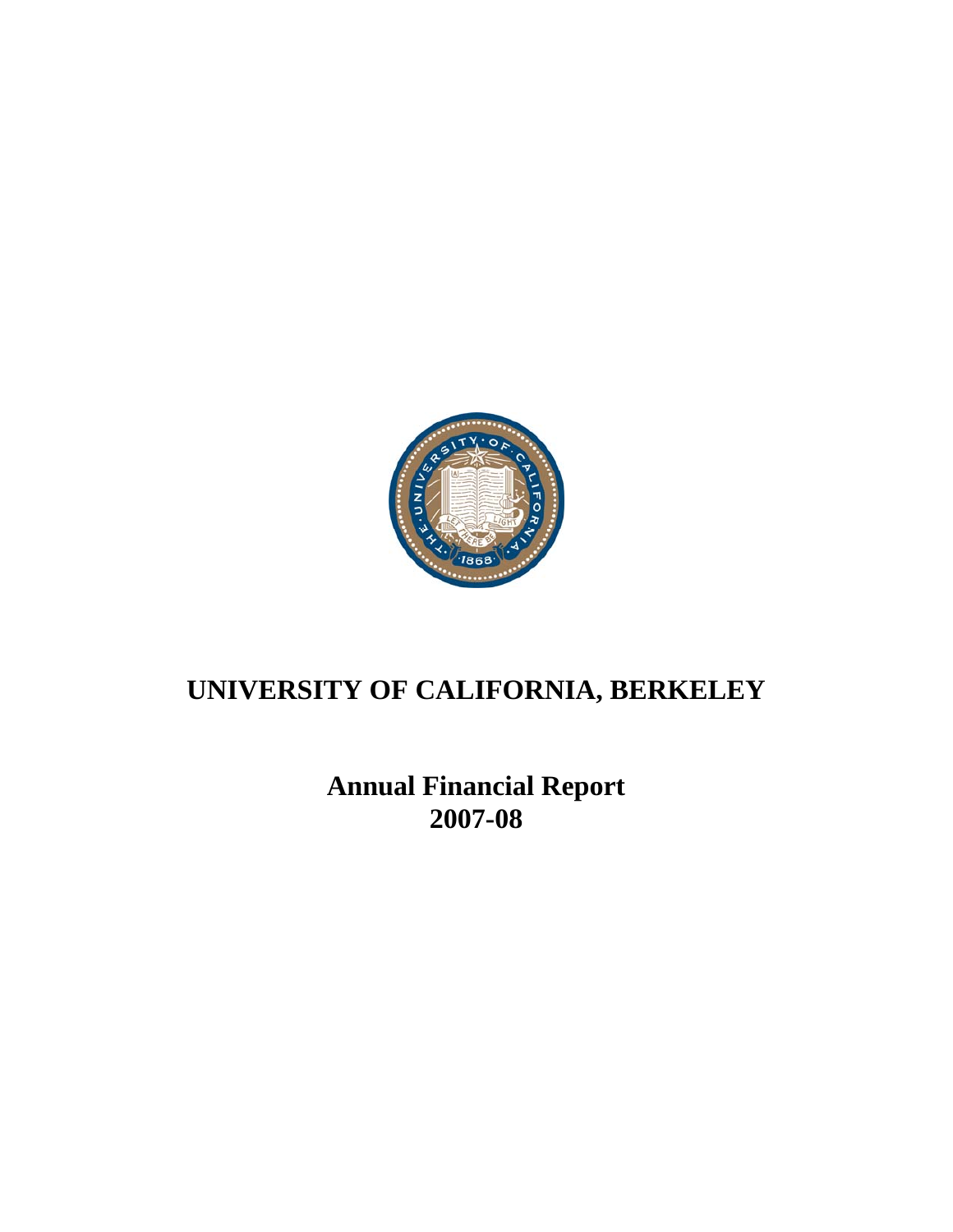## **TABLE OF CONTENTS Fiscal Year 2007-08**

| <b>Management's Discussion and Analysis</b>                                | 3  |
|----------------------------------------------------------------------------|----|
| <b>Financial Statements:</b>                                               |    |
| Statements of Net Assets at June 30, 2008 and 2007                         | 13 |
| <b>Statements of Revenues, Expenses and Changes in Net Assets</b>          |    |
| for the Years Ended June 30, 2008 and 2007                                 | 14 |
| <b>Statements of Cash Flows for the Years Ended June 30, 2008 and 2007</b> | 15 |
| <b>Notes to Financial Statements</b>                                       | 17 |
| <b>Campus and Financial Highlights</b>                                     | 29 |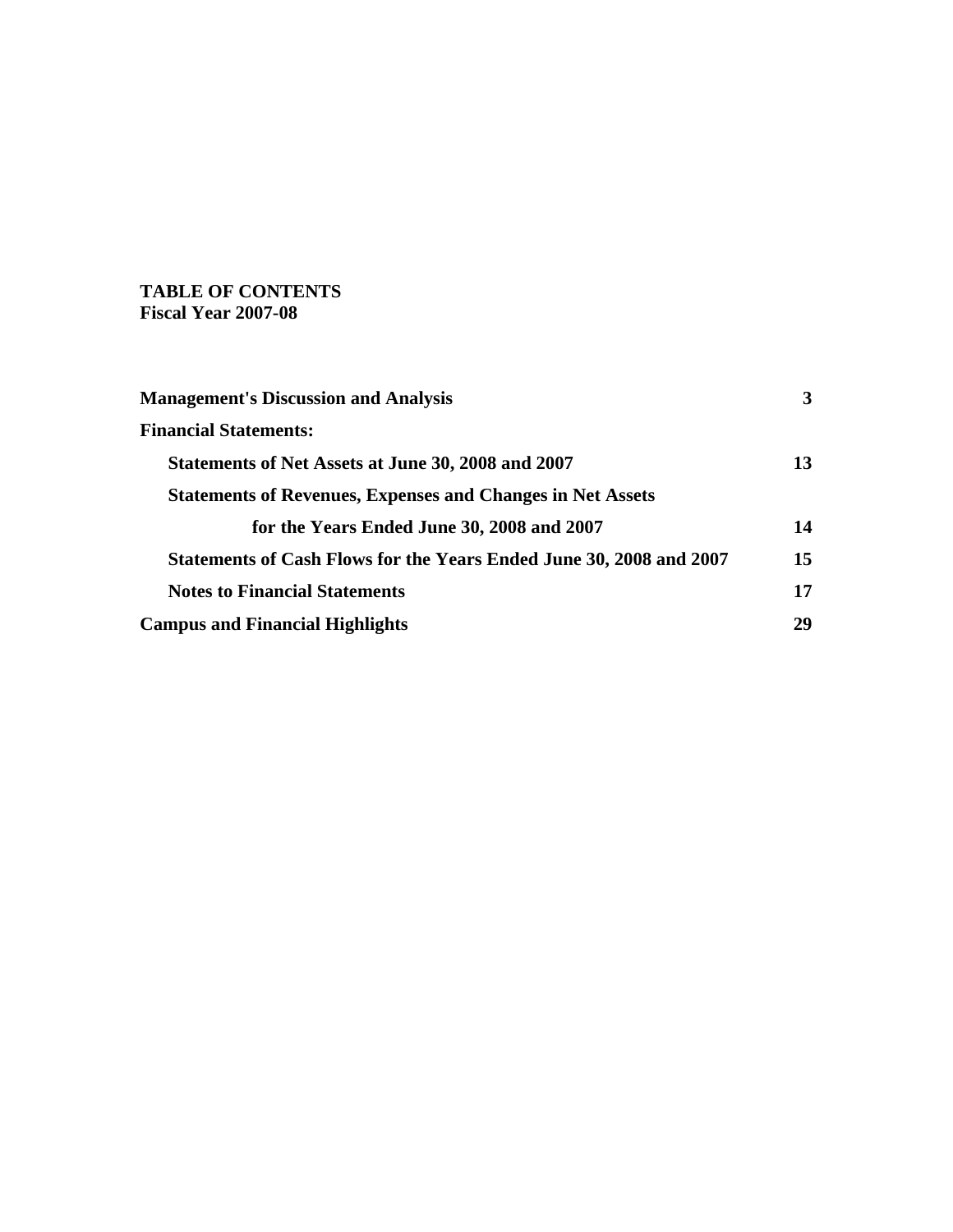The objective of Management's Discussion and Analysis (MDA) is to help readers of the University of California, Berkeley's financial statements better understand the financial position and operating activities for the fiscal year ended June 30, 2008, with selected comparative information for the year ended June 30, 2007. This discussion has been prepared by management and should be read in conjunction with the financial statements and notes to the financial statements. Unless otherwise indicated, years (2007, 2008) in this discussion refer to the fiscal year ended June 30.

The University of California, Berkeley's financial report communicates financial information for the University of California Berkeley campus (Berkeley) through three primary financial statements and notes to the financial statements. The three financial statements present the financial position, changes in the financial position and cash flows for Berkeley. The notes provide additional information that is essential to a full understanding of the financial statements.

The financial statements for the University of California, Berkeley Foundation are presented separately from Berkeley's and are not covered in this discussion and analysis.

#### **THE UNIVERSITY OF CALIFORNIA-BERKELEY**

Berkeley is the oldest of the ten campuses of the University of California (UC), a public, state-supported institution. It is dedicated to excellence in teaching, research, and public service. Berkeley offers undergraduate, graduate and professional education and is one of the world's leading research universities.

Berkeley's financial statements are prepared from the official UC records and accounts for the campus. These records and accounts are maintained in accordance with UC policies and relevant accounting principles generally accepted in the United States of America established by the Governmental Accounting Standards Board (GASB). Berkeley's financial statements have not been individually audited, but rather are audited as part of the UC financial statement audit. The audited, consolidated financial statements of UC are available at: http://www.universityofcalifornia.edu/finreports/.

During 2008, Berkeley adopted GASB Statement No. 45, Accounting and Financial Reporting by Employers for Postemployment Benefits Other Than Pensions. Statement No. 45 requires accrual-based measurement, recognition and disclosure of other postemployment benefits (OPEB) expense, such as retiree medical and dental costs, over the employees' years of service, along with the related liability, net of any plan assets. Berkeley recognized \$20.4 million of OPEB cost in 2008 and \$18.0 million in 2007. The related unfunded liabilities are recorded in UC's annual financial reports.

During 2007, Berkeley adopted GASB Statement No. 48, Sales and Pledges of Receivables and Intra-Entity Transfers of Assets. Statement No. 48 establishes criteria to ascertain whether certain transactions should be recorded as sales or collateralized borrowings. The implementation of this Statement had no effect on Berkeley's net assets or changes in net assets in 2008, and there was no effect in 2007.

#### **BERKELEY'S FINANCIAL POSITION**

The statement of net assets presents the financial position at the end of each year. The difference between assets and liabilities is net assets, representing a measure of the current financial condition. Berkeley's statement of net assets displays all of the assets, liabilities, and net assets reflected in Berkeley's accounts. However, certain significant assets, liabilities, and net assets, such as system-wide investments, self-insurance liabilities, revenue bond debt, and endowment funds, are not reflected in Berkeley's campus-level accounts. Therefore, Berkeley's statement of net assets does not reflect a picture of the campus' financial position on a stand-alone basis but rather as a campus within the UC system. At June 30, 2008, Berkeley's assets were \$3.7 billion, liabilities were \$0.5 billion and net assets were nearly \$3.2 billion.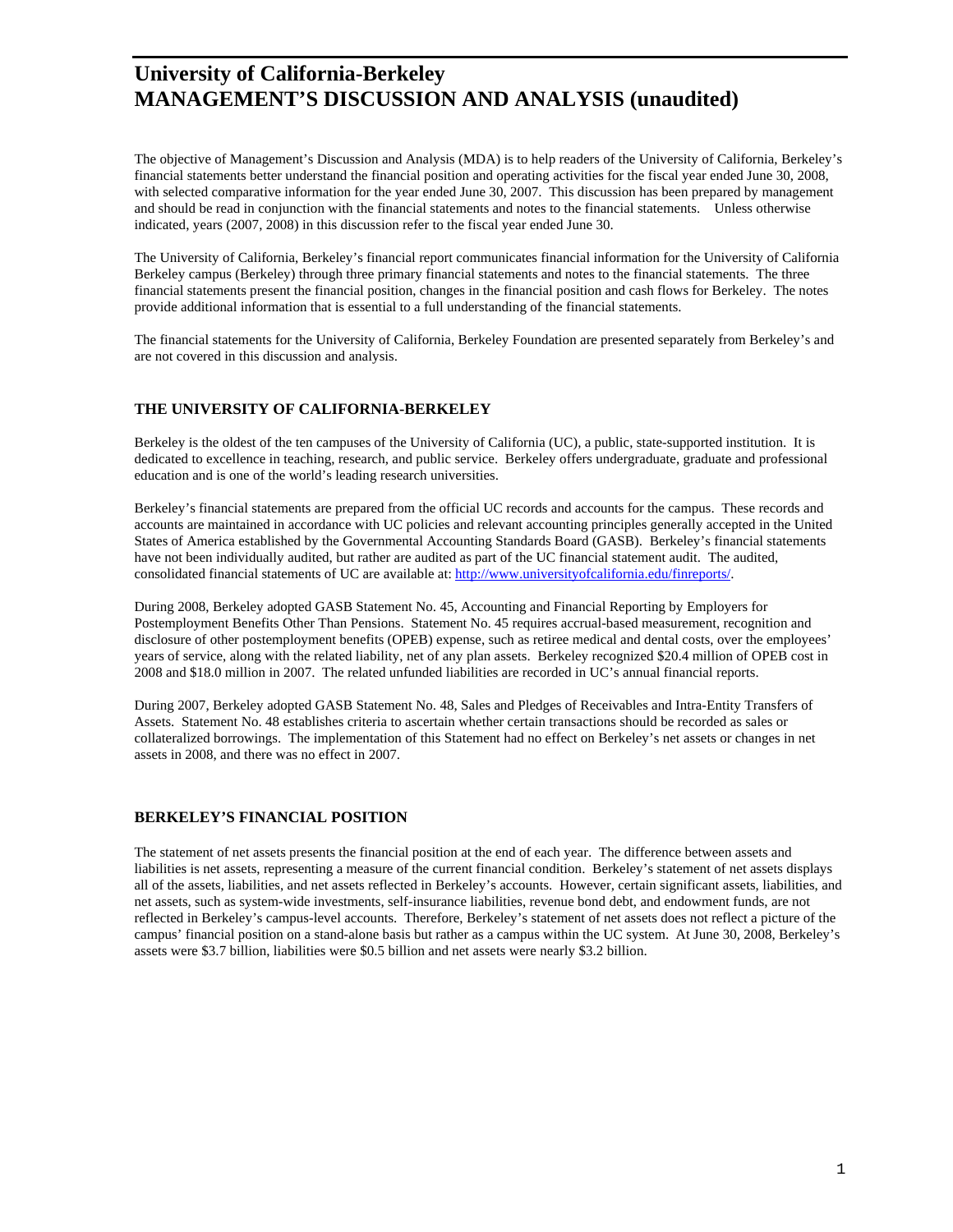The major components of Berkeley's assets, liabilities, and net assets, as of 2008 and 2007, are as follows (in thousands of dollars):

|                                                 | 2008        | 2007        | \$<br><b>CHANGE</b> | <b>CHANGE</b><br>$\%$ |
|-------------------------------------------------|-------------|-------------|---------------------|-----------------------|
| Assets                                          |             |             |                     |                       |
| Cash and cash equivalents                       | \$977,279   | \$846,564   | 130,715             | 15%                   |
| Investment held by trustees                     | 30,770      | 78,246      | (47, 476)           | $(61\%)$              |
| Accounts receivable, net                        | 130,582     | 123,897     | 6.685               | 5%                    |
| Capital assets, net                             | 2,491,439   | 2,294,248   | 197,191             | 9%                    |
| Other assets                                    | 94,550      | 97,023      | (2, 473)            | (3%)                  |
| Total assets                                    | 3,724,620   | 3,439,978   | 284,642             | 8%                    |
| Liabilities                                     |             |             |                     |                       |
| Accounts payable                                | 84,694      | 92,106      | (7, 412)            | $(8\%)$               |
| Accrued salaries and benefits                   | 101,727     | 39.649      | 62,078              | 157%                  |
| Deferred revenue                                | 164,960     | 117,656     | 47,304              | 40%                   |
| Debt                                            | 96,793      | 118,564     | (21,771)            | (18%)                 |
| Other liabilities                               | 95,141      | 85,860      | 9,281               | 11%                   |
| <b>Total liabilities</b>                        | 543,315     | 453,835     | 89,480              | 20%                   |
| Net Assets                                      |             |             |                     |                       |
| Invested in capital assets, net of related debt | 2,423,462   | 2,235,668   | 187,794             | 8%                    |
| Restricted expendable                           | 332,269     | 349,735     | (17, 466)           | (5%)                  |
| Unrestricted                                    | 425,574     | 400,740     | 24,834              | 6%                    |
| Total net assets                                | \$3,181,305 | \$2,986,143 | 195,162             | 7%                    |

#### *Berkeley's Assets*

Berkeley's total assets grew \$284.6 million to \$3.7 billion at the end of 2008. \$197.2 million of the increase was attributable to capital assets, and another \$130.7 million of the increase was from cash and cash equivalents. Partially offsetting the increases was a decrease of \$47.5 million from investments held by trustees. Changes in other asset categories were relatively insignificant.

Capital assets include land, infrastructure, buildings and improvements, equipment, libraries, collections and construction in progress. The required spending for capital assets continued to provide the facilities necessary to accommodate current and future academic, research, and student support needs. The original cost of all capital assets increased by \$294.3 million to \$4.3 billion in 2008. The increase consisted of capital additions of \$334.0 million, partially offset by \$39.7 million of the original cost of equipment and buildings disposed of during the year. During 2008, capitalized costs included \$236.1 million for construction projects for new buildings or improvements to existing buildings, such as the University Village apartments, the Doe Library seismic improvements, the East Asian Library, the Underhill parking facility, and the 3300 Regatta Avenue property acquisition; \$36.5 million for new equipment; \$37.9 million for libraries and collections; \$20.2 million for land; and \$3.3 million for infrastructure. About \$32.6 million of the disposed assets was for equipment that was fully depreciated or had reached the end of its useful life or was traded in for new equipment, while disposed buildings attributable to the demolition of the old Warren Hall building during the year totaled \$7.1 million.

Accumulated depreciation increased \$97.1 million to \$1.8 billion in 2008. Depreciation expense for the year was \$132.4 million, and the accumulated depreciation on assets sold or disposed of during the year was \$35.3 million. Disposals were for equipment that was fully depreciated or had reached the end of its useful life or for buildings that were demolished.

Berkeley's cash and cash equivalents are managed at the UC system-wide level. The change in the balances between 2008 and 2007 of \$130.7 million is discussed in the section "Berkeley's Cash Flows" of this MDA.

Investments held by trustees for future capital projects decreased from \$78.2 million at 2007 to \$30.8 million at 2008. The state of California retained on deposit certain proceeds from the sale of lease-revenue bonds to be used for capital projects. During 2007, the State Public Works Board (SPWB) sold \$79.9 million in State of California Lease Revenue Bonds 2006 Series E to finance construction of Berkeley's Davis Hall North Replacement Building. The fair value of the amount held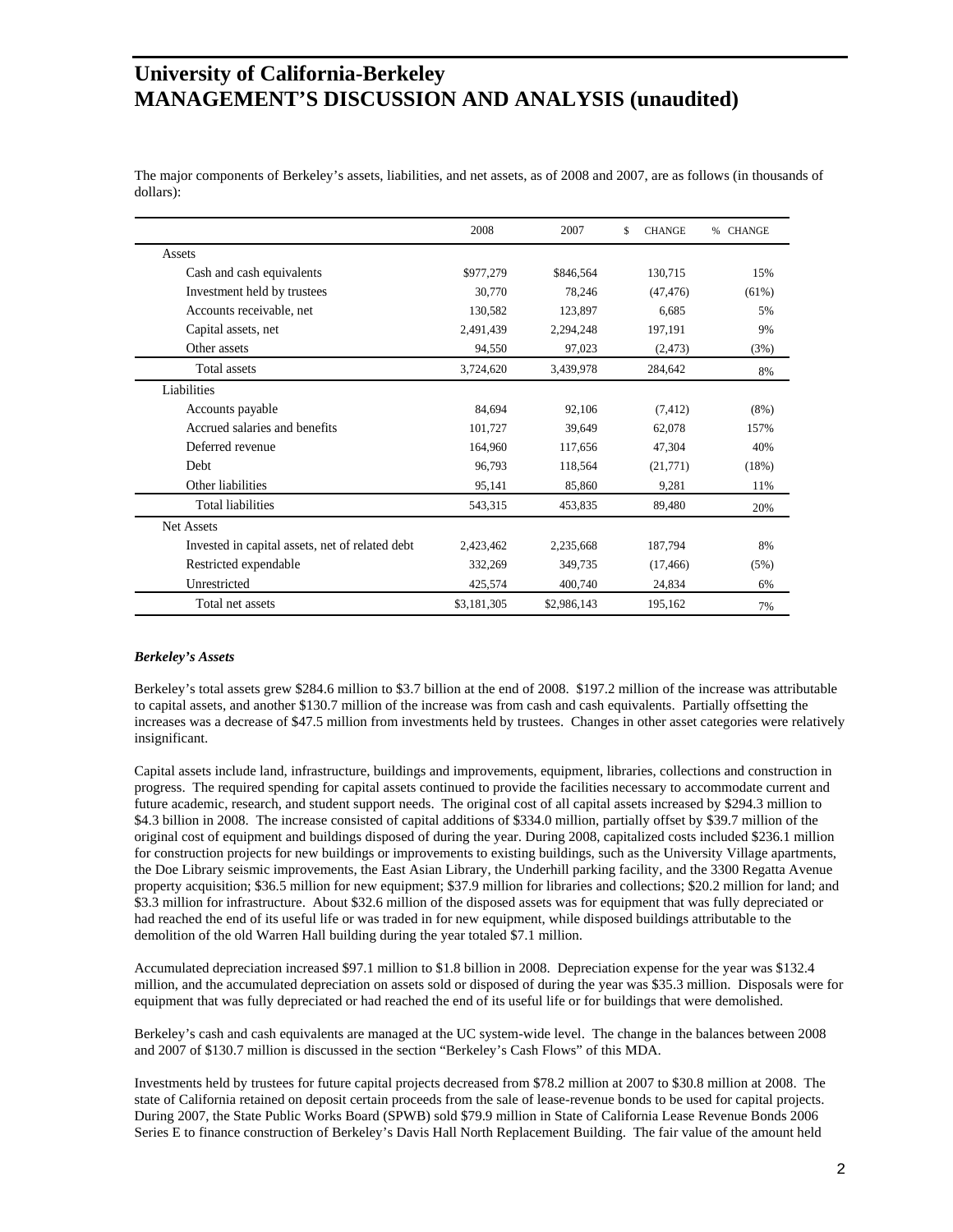decreased \$31.0 million during 2008 to \$29.8 million due to funding withdrawals for the project. Another \$16.4 million reduction was associated with a deposit held by an escrow company at 2007 for the purchase of the 3300 Regatta Avenue property; the transaction was completed in 2008.

#### *Berkeley's Liabilities*

Berkeley's total liabilities increased \$89.5 million, or 20%, to \$543.3 million at 2008.

Accrued salaries and benefits increased from \$39.6 million at 2007 to \$101.7 million at 2008, an increase of \$62.1 million. The increase was primarily caused by different processing dates for the monthly June payroll for the two years. In 2008, employees were paid on July 1. In 2007, employees were paid on June 29 as July 1 fell on a weekend.

Deferred revenue includes student tuition and fees and housing and dining fees billed in advance of an academic term and amounts received from grant and contract sponsors that have not been earned under the terms of the agreements. Deferred revenue increased \$47.3 million to \$164.9 million in 2008. \$37.8 million of the increase was from conditional gifts or grants for a new biomedical and health sciences facility. Another \$6.9 million was from advance payments on other restricted contracts or grants. The remaining \$2.6 million increase was from student fees for summer sessions and the fall 2008 semester.

Campus specific debt decreased by \$21.8 million to \$96.8 million in 2008. A bank loan for the Stanley Hall project with a \$30.0 million balance at 2007 was paid off in 2008. On the other hand, a new mortgage of \$11.0 million was acquired for purchasing the property at 3300 Regatta Avenue in 2008. Other debt obligations, such as capital leases, changed slightly.

Changes in accounts payable and other liabilities were relatively insignificant.

#### *Berkeley's Net Assets*

Net assets represent the residual interest in Berkeley's assets after all liabilities are deducted. Berkeley's net assets at the end of 2008, totaling nearly \$3.2 billion, increased \$195 million, or 7%, during the year. Berkeley's net assets are reported in three major categories: invested in capital assets, restricted expendable, and unrestricted.

The portion of net assets invested in capital assets, net of accumulated depreciation, grew slightly from over \$2.2 billion in 2007 to over \$2.4 billion in 2008. The increase of \$187.8 million, mostly in buildings and improvements, represents Berkeley's continuing investment in its physical facilities and accounted for the majority of Berkeley's overall increase in its net assets.

Restricted expendable net assets of \$332.3 million at 2008 decreased \$17.5 million or 5% from 2007. These net assets are subject to externally imposed restrictions governing their use. They may be spent only in accordance with the external restrictions placed upon them and may include support received from gifts, appropriations, grants or contracts for specific programs or capital projects, or other third party receipts. There was a decrease of \$25.4 million in the restricted funds for capital projects due primarily to transfers of completed capital projects to buildings and other assets in invested in capital assets. Restricted gift funds for operational purposes grew \$7.9 million in 2008, while changes in other fund groups were insignificant.

Under generally accepted accounting principles, net assets that are not subject to externally imposed restrictions governing their use must be classified as unrestricted for financial reporting purposes. Although Berkeley's unrestricted net assets of \$425.6 million are not subject to externally imposed restrictions, these net assets are typically allocated for academic and research initiatives or programs, for capital purposes, or other purposes.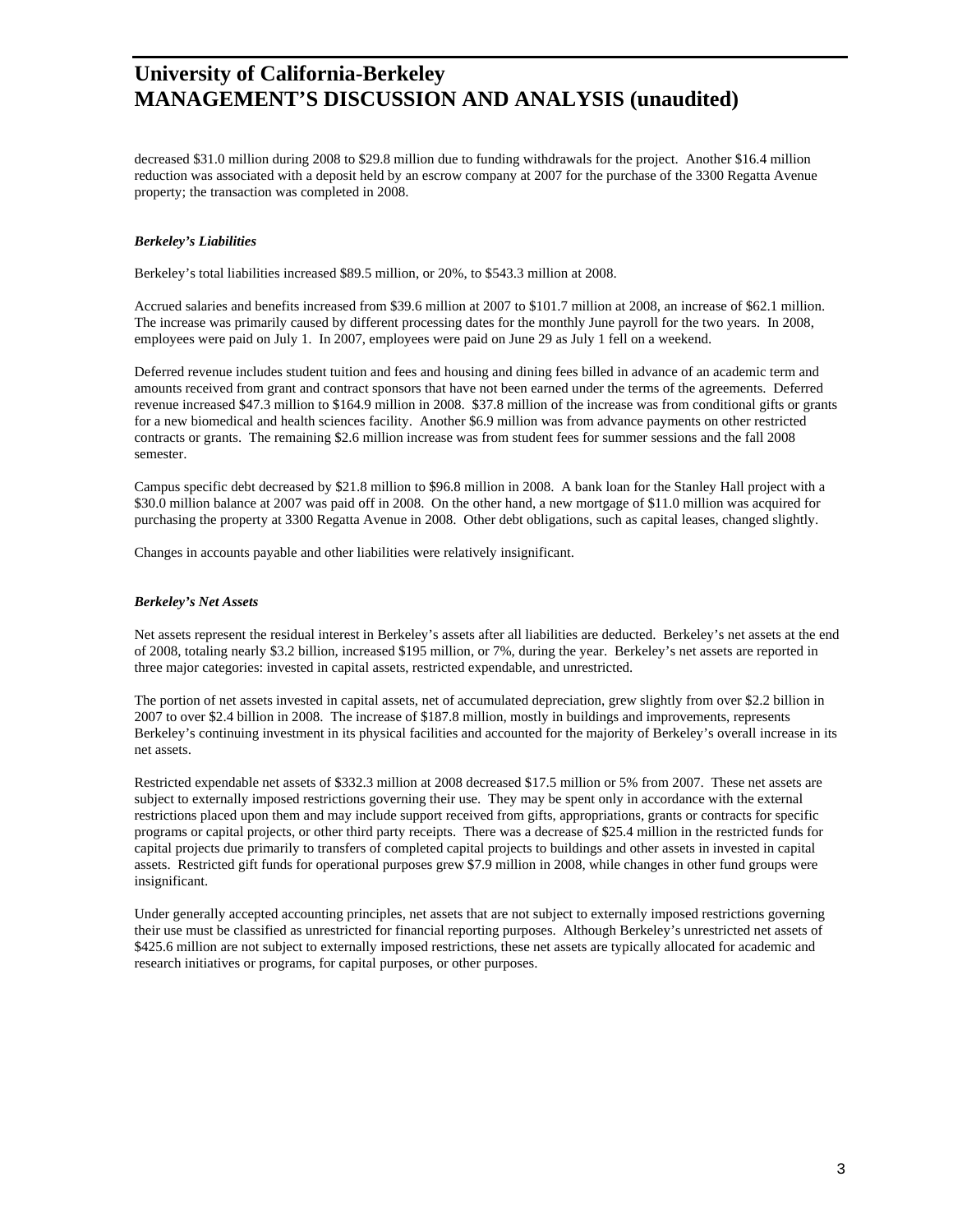### **BERKELEY'S RESULTS OF OPERATIONS**

The statement of revenues, expenses and changes in net assets is a presentation of Berkeley's operating results for the year. It indicates whether the financial condition has improved or deteriorated. In accordance with GASB requirements, certain significant revenues relied upon and budgeted for fundamental operational support of the core instructional mission of Berkeley are mandated to be recorded as nonoperating revenues, including state educational appropriations and private gifts. Berkeley's statement of revenues, expenses, and changes in net assets includes interest and insurance costs associated with the systemwide liabilities omitted from Berkeley's statement of net assets.

A summarized comparison of the operating results for 2008 and 2007, arranged in a format that matches the revenue supporting the core activities of Berkeley with the expenses associated with core activities, is as follows (in thousands of dollars):

|                                                            | YEAR ENDED JUNE 30, 2008 |              | YEAR ENDED JUNE 30, 2007 |               |              | \$          | %         |        |
|------------------------------------------------------------|--------------------------|--------------|--------------------------|---------------|--------------|-------------|-----------|--------|
|                                                            | Operating                | Nonoperating | Total                    | Operating     | Nonoperating | Total       | Change    | Change |
| <b>REVENUES</b>                                            |                          |              |                          |               |              |             |           |        |
| Student tuition and fees, net                              | \$331,220                |              | \$331,220                | \$309,924     |              | \$309,924   | \$21,296  | 7%     |
| State educational appropriations                           |                          | \$506,186    | 506,186                  |               | \$475,242    | 475,242     | 30,944    | 7%     |
| Grants and contracts, net                                  | 543,160                  |              | 543,160                  | 513,654       |              | 513,654     | 29,506    | 6%     |
| Educational activities and auxiliary enterprises, net      | 220,597                  |              | 220,597                  | 200,788       |              | 200,788     | 19,809    | 10%    |
| Private gifts, net                                         |                          | 150,362      | 150,362                  |               | 147,744      | 147,744     | 2,618     | 2%     |
| Other revenues                                             | 18,463                   | 19,059       | 37,522                   | 15,522        | 18,264       | 33,786      | 3,736     | 11%    |
| Revenues supporting core activities                        | 1,113,440                | 675,607      | 1,789,047                | 1,039,888     | 641,250      | 1,681,138   | 107,909   | 6%     |
| <b>EXPENSES</b>                                            |                          |              |                          |               |              |             |           |        |
| Salaries and benefits                                      | 1,136,462                |              | 1,136,462                | 1,038,325     |              | 1,038,325   | 98,137    | 9%     |
| Scholarships and fellowships                               | 75,736                   |              | 75,736                   | 76,757        |              | 76,757      | (1,021)   | (1%)   |
| <b>Utilities</b>                                           | 35,927                   |              | 35,927                   | 34,238        |              | 34,238      | 1,689     | 5%     |
| Supplies and materials                                     | 133,494                  |              | 133,494                  | 123,279       |              | 123,279     | 10,215    | 8%     |
| Depreciation and amortization                              | 132,408                  |              | 132,408                  | 130,868       |              | 130,868     | 1,540     | 1%     |
| Other expenses                                             | 287,819                  | 2,361        | 290,180                  | 282,060       |              | 282,060     | 8,120     | 3%     |
| Expenses associated with core activities                   | 1,801,846                | 2,361        | 1,804,207                | 1,685,527     | ÷            | 1,685,527   | 118,680   | 7%     |
| Income (loss) from core activities                         | ( \$688, 406)            | \$673,246    | (15, 160)                | ( \$645, 639) | \$641,250    | (4, 389)    | (10, 771) | N/A    |
| <b>OTHER NONOPERATING ACTIVITIES</b>                       |                          |              |                          |               |              |             |           |        |
| Gain (loss) on disposal of capital assets, net of proceeds |                          |              | (4,650)                  |               |              | 35,460      | (40, 110) | N/A    |
| Income (loss) before other changes in net assets           |                          |              | (19, 810)                |               |              | 31,071      | (50, 881) | N/A    |
| OTHER CHANGES IN NET ASSETS                                |                          |              |                          |               |              |             |           |        |
| State capital appropriations                               |                          |              | 20,243                   |               |              | 14,836      | 5,407     | 36%    |
| Capital gifts and grants, net                              |                          |              | 68,887                   |               |              | 26,037      | 42,850    | N/A    |
| Intercampus transfers                                      |                          |              | 125,842                  |               |              | 51,038      | 74,804    | N/A    |
| Increase in net assets                                     |                          |              | 195,162                  |               |              | 122,982     | 72,180    | 59%    |
| <b>NET ASSETS</b>                                          |                          |              |                          |               |              |             |           |        |
| Beginning of year                                          |                          |              | 2,986,143                |               |              | 2,863,161   | 122,982   | 4%     |
| End of year                                                |                          |              | \$3,181,305              |               |              | \$2,986,143 | \$195,162 | 7%     |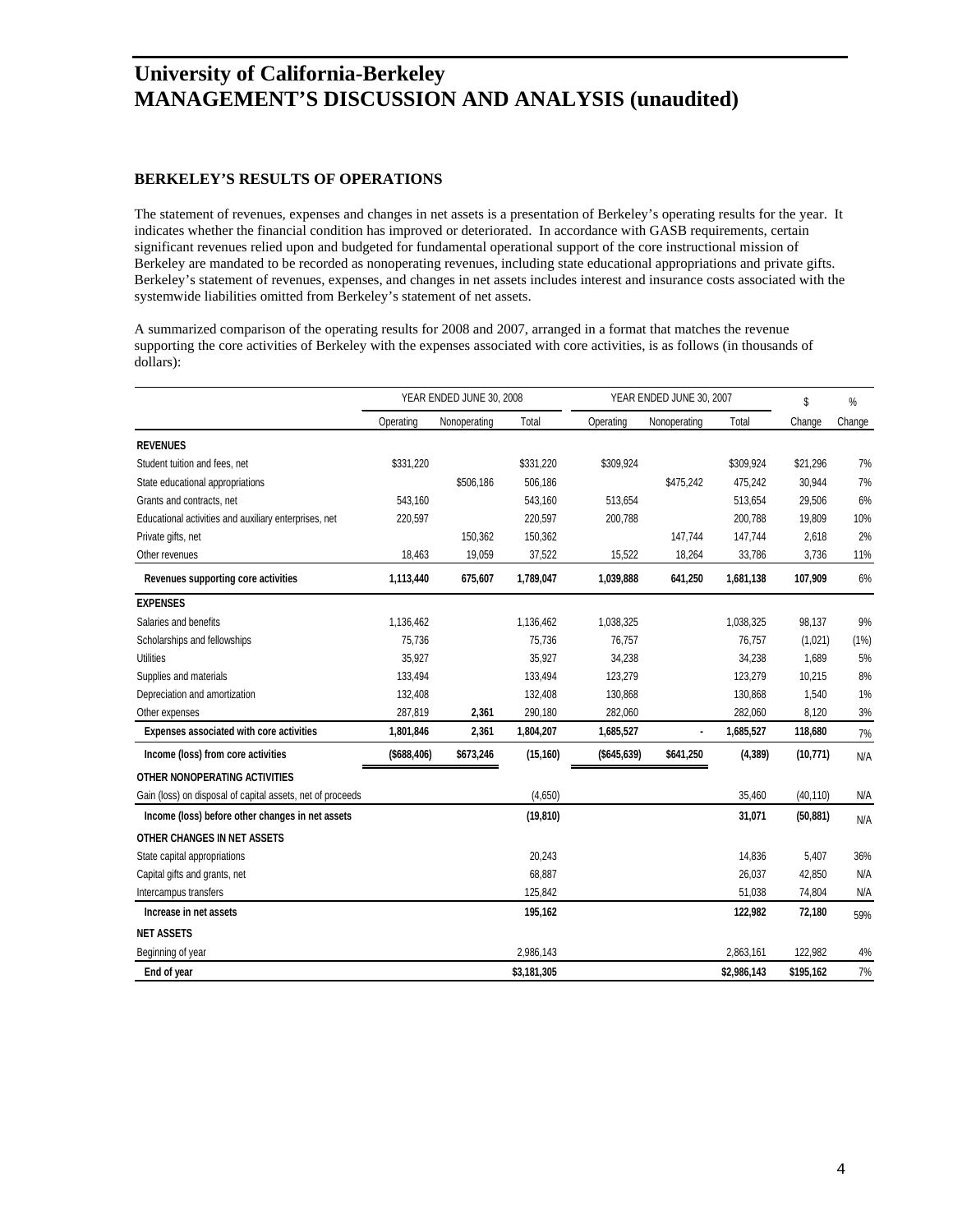Categories of both operating and nonoperating revenues that support Berkeley's core activities in 2008 are as follows (in thousands of dollars):



Revenues to support Berkeley's core activities, including those classified as nonoperating revenues, were \$1.8 billion in 2008. These diversified sources of revenue increased in 2008 by \$107.9 million. State of California educational appropriations, in conjunction with student tuition and fees, are the core components that support the instructional mission of Berkeley. Grants and contracts provide opportunities for undergraduate and graduate students to participate in basic research alongside some of the most prominent researchers in the country. Gifts to Berkeley allow crucial flexibility to faculty for support of their fundamental activities or new academic initiatives. Other significant revenues are from educational activities and auxiliary enterprises such as student housing, food service operations and parking. The percentage of each revenue category of the total revenue of Berkeley's core activities remained approximately the same as in 2007.



*Student tuition and fees* revenue, net of scholarship allowances, grew \$21.3 million in 2008 to \$331.2 million. Gross student tuition and fees increased \$35.4 million, or 8.7%. The increase was primarily due to an 8% increase in the educational fee charged to most students, a 5% increase in non-resident tuition for undergraduate students, and rate increases for other fees, such as registration fees and summer sessions fees. The enrollment for undergraduate students and graduate students grew 3% and 2%, respectively, in 2008. Scholarship allowances increased \$14.1 million, or 14%, reflecting a greater proportion of aid used to pay tuition and fees. Consistent with past practices, a significant percentage of the revenue generated from tuition and fees was used for financial aid to mitigate the impact on students with financial need.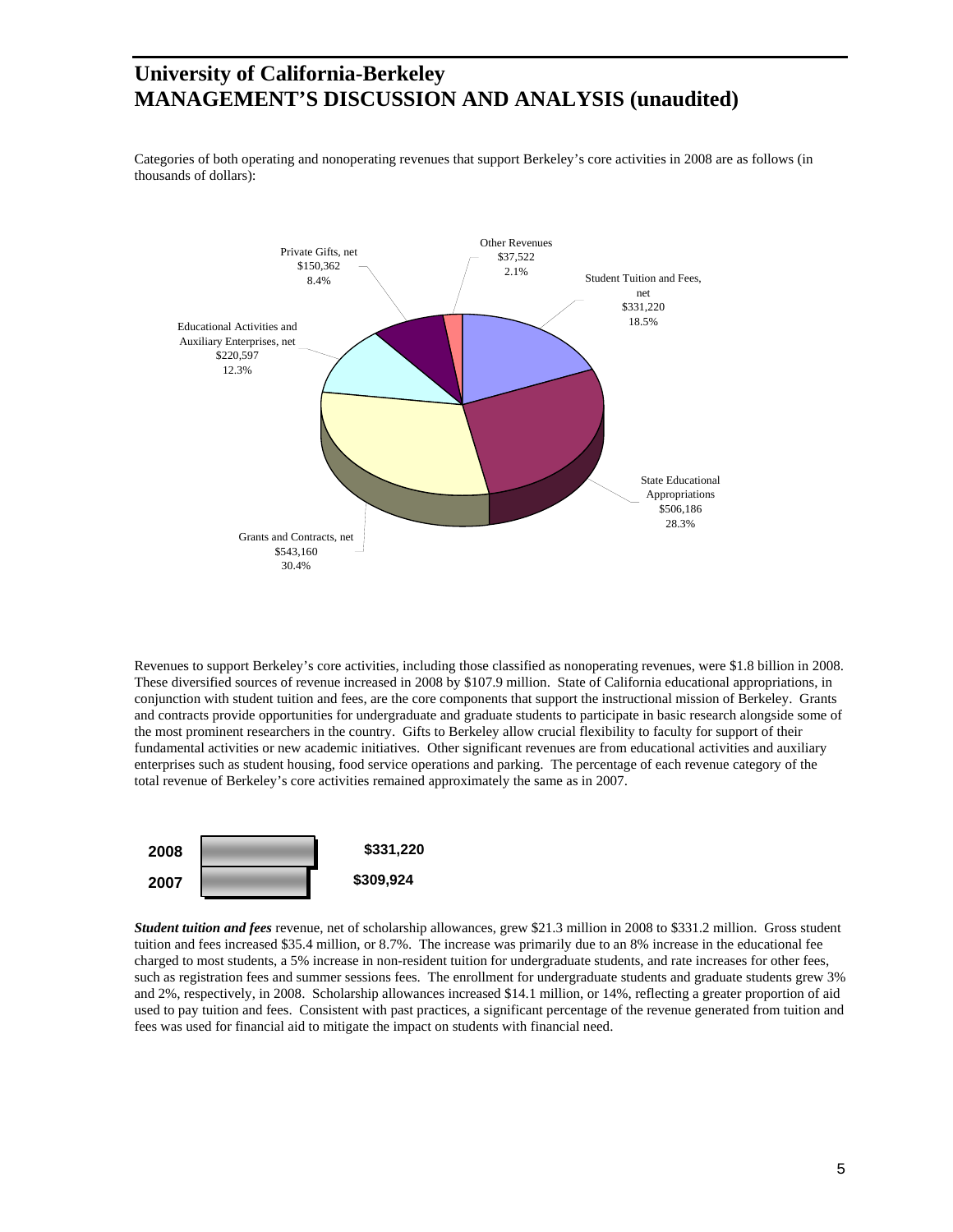

*Educational appropriations* from the state of California that were allocated to Berkeley from the Office of the President of the University of California increased \$30.9 million, or 6.5%, to \$506.2 million in 2008. The increase reflected the state of California's increased fiscal year 2008 funding to the University of California, which was 6.4% above the fiscal year 2007 level. The increase was for basic budget support and student enrollment growth.



*Grants and contracts* revenue from federal, state, private and local government, including facilities and administration cost recovery, increased \$29.5 million, or 6%, to \$543.2 million in 2008. Federal grant and contract revenue represents support from a variety of agencies: Department of Health and Human Services, National Science Foundation, National Aeronautics and Space Administration (NASA) and Department of Education. In 2008, federal, state and local government contracts and grants remained approximately the same as in 2007. The bulk of the increase, \$28.9 million, was from private contracts and grants, including \$15.9 million from British Petroleum (BP) for the newly established Energy Biosciences Institute (EBI).



Revenue from *educational activities and auxiliary enterprises* increased \$19.8 million, or 10%, from 2007. The increase was from a wide variety of activities with rate increases, including workshop and conference fees, royalties and license fees, food sales and services and athletic ticket sales.



*Private gifts*, mainly restricted as to use, increased only \$2.6 million, or 2%, in 2008 as the economy tightened. Gifts may be made to Berkeley through UC or the Foundation. Berkeley continues to be aggressive in developing private gifts. It launched The Campaign for Berkeley, a landmark multi-year fundraising campaign to raise \$3 billion. In addition to private gifts for operating purposes, gifts are also received for capital purposes - recorded as capital gifts and grants - and for permanent endowments. The latter are recorded on UC's books.



*Other revenues* for 2008 of \$37.5 million, including \$19.0 million of state financing appropriations reported as nonoperating revenue and \$18.5 million of other revenue, increased \$3.7 million from \$33.8 million in 2007. The state of California financing appropriation, which increased slightly in 2008, is directly related to the required rental payments under lease-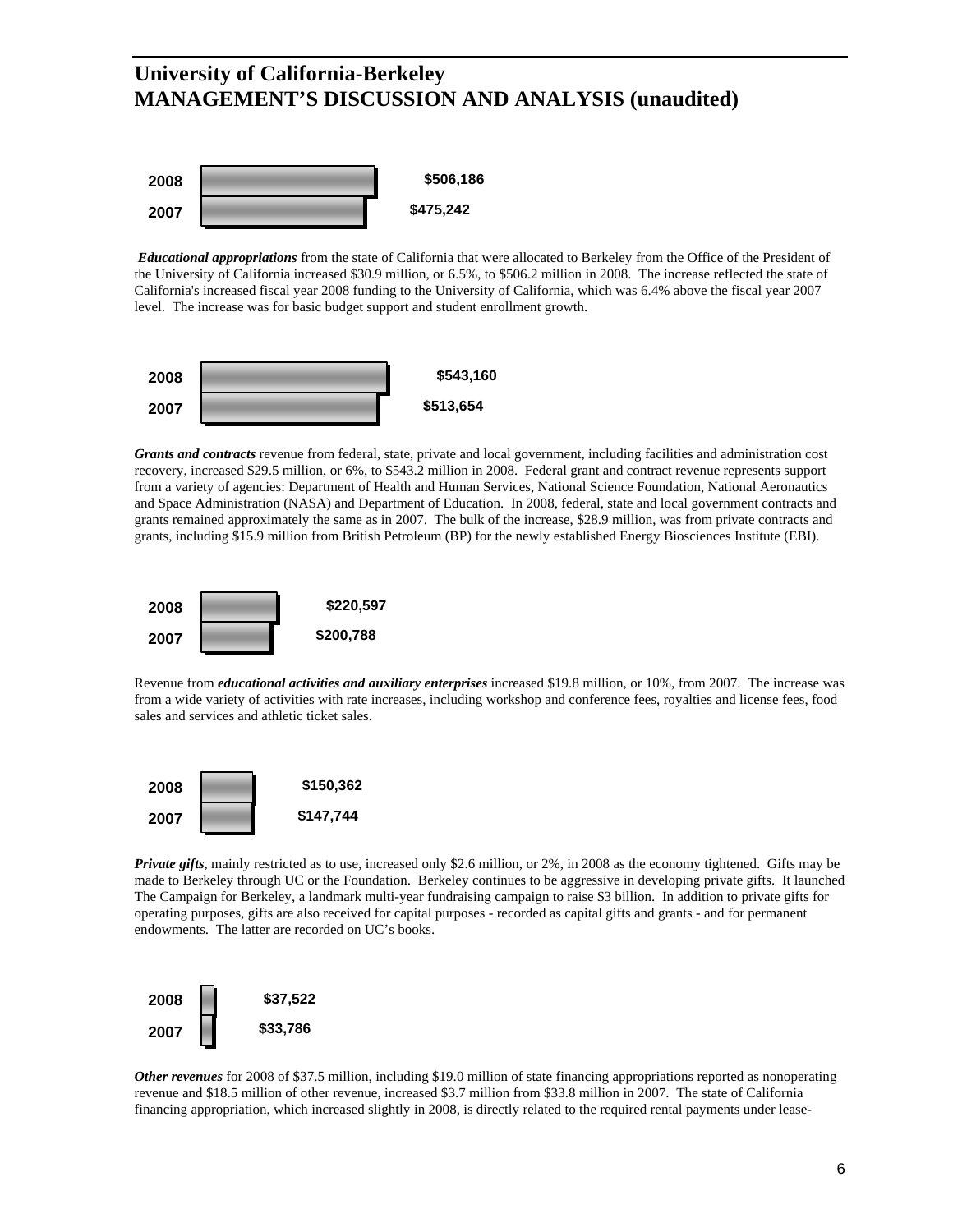purchase agreements with the state of California and deferred maintenance projects. An increase of \$2.7 million in other operating revenues was attributable to increased rental income from newly acquired properties.



Categories of expenses related to Berkeley's core activities in 2008 are as follows (in thousands of dollars):

Similar to its revenues to support core activities, Berkeley's expenses associated with core activities for 2008, including those classified as nonoperating expense, totaled \$1.8 billion. Berkeley's expenses associated with core activities increased \$118.7 million, or 7%, from 2007. About 63% of Berkeley's core expenses in 2008 were related to salaries and benefits, compared to 62% in 2007. The percentage of the other expense categories of Berkeley's total expenses related to core activities remained approximately the same as in 2007.



*Salaries and benefits* of \$1,136.4 million in 2008 (\$932.2 million of salaries and wages and \$204.2 million of benefits) grew by \$98.1 million, an increase of 9%. There were approximately 14,400 full time equivalent employees at Berkeley at 2008, an increase of 4% from 2007. Combined salaries and wages for both academic and administrative staff increased \$74.1 million, or 9%, from 2007. Total benefit costs increased \$24.0 million, or 13%. Health insurance costs continued to grow and increased \$7.5 million, or 12%, from 2007. All other benefit costs, including employer taxes, graduate student fee remission, and dental insurance, also increased.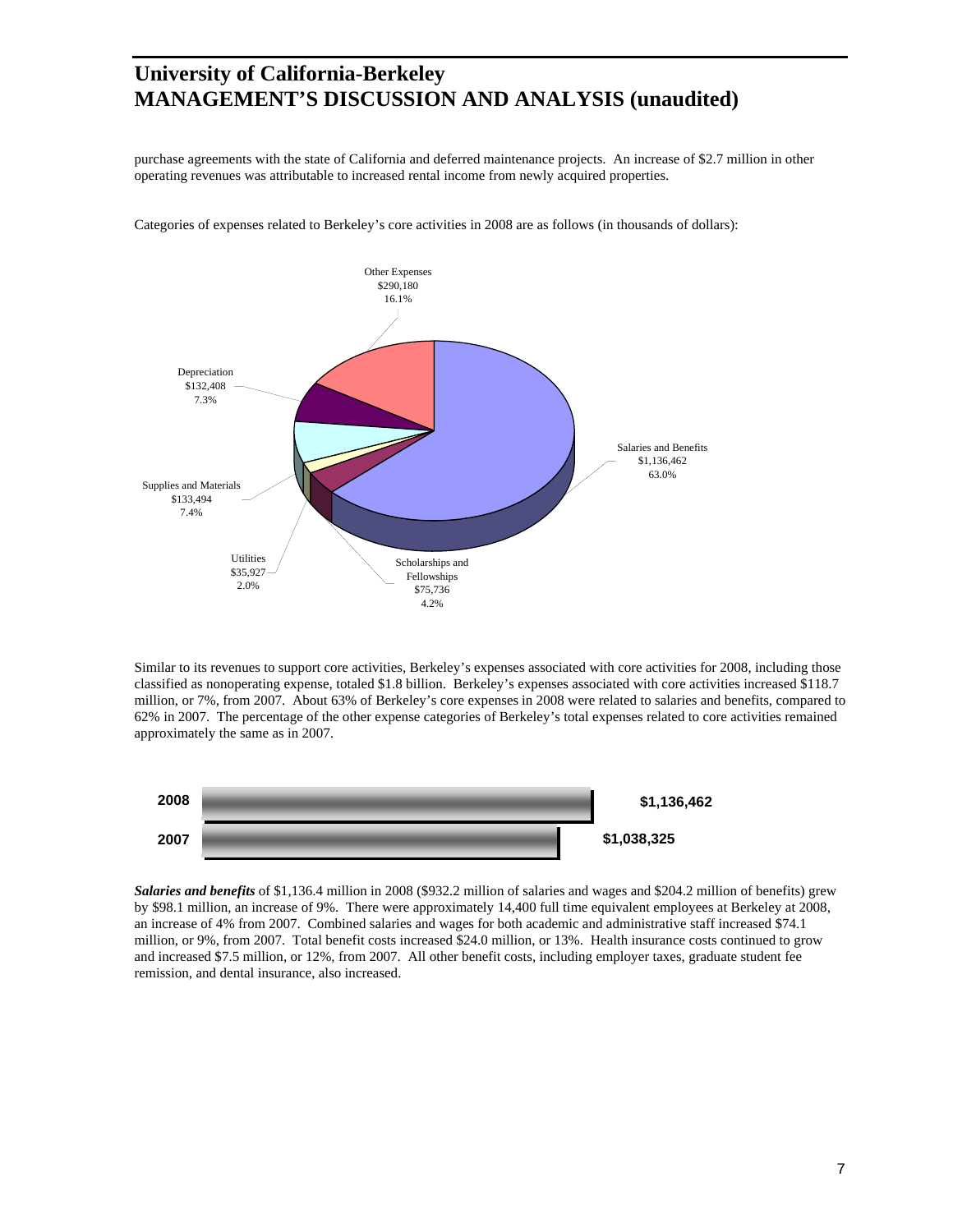

*Scholarships and fellowships*, representing payments of financial aid made directly to students and reported as an operating expense, totaled \$75.7 million in 2008, \$1.0 million less than 2007. However, scholarship allowances, also a form of scholarship and fellowship cost, increased in 2008 \$17.2 million to \$142.4 million. Scholarship allowances are reported as an offset to revenue, not as an operating expense. On a combined basis, as Berkeley continues its commitment to provide financial support for needy students, financial aid in all forms grew from \$202.0 million in 2007 to \$218.2 million in 2008, an increase of \$16.2 million, or more than 8%.



*Utility* costs increased by \$1.7 million, or 5%, to \$35.9 million in 2008, due primarily to increases in electrical rates.



*Supplies and materials* costs of \$133.5 million in 2008 increased \$10.2 million, or 8%, from 2007. Most of the increase was due to inflation on the costs for laboratory instruments and general supplies to support expanded research activity and student enrollment.



*Depreciation* expense increased \$1.5 million to \$132.4 million in 2008, reflecting the increase in capital assets.



*Other expenses,* including other nonoperating expenses, increased \$8.1 million, or 3%, to \$290.2 million in 2008. In 2008, there were increases across a variety of expense categories, including rent, computing, travel, and royalties. Also in 2008, interest expense increased as debt was incurred on facilities used in operations.

In accordance with the GASB's reporting standards, operating losses were \$688.4 million. However, these operating losses were substantially offset by \$673.2 million of net revenue and expenses that are required by the GASB to be classified as nonoperating, but clearly support operating activities. Therefore, revenue to support core activities was \$15.2 million less than the associated expenses in 2008. In 2007, there was a net loss of \$4.4 million from core activities. Net losses from core activities for a year are funded by net income carry forwards from previous years.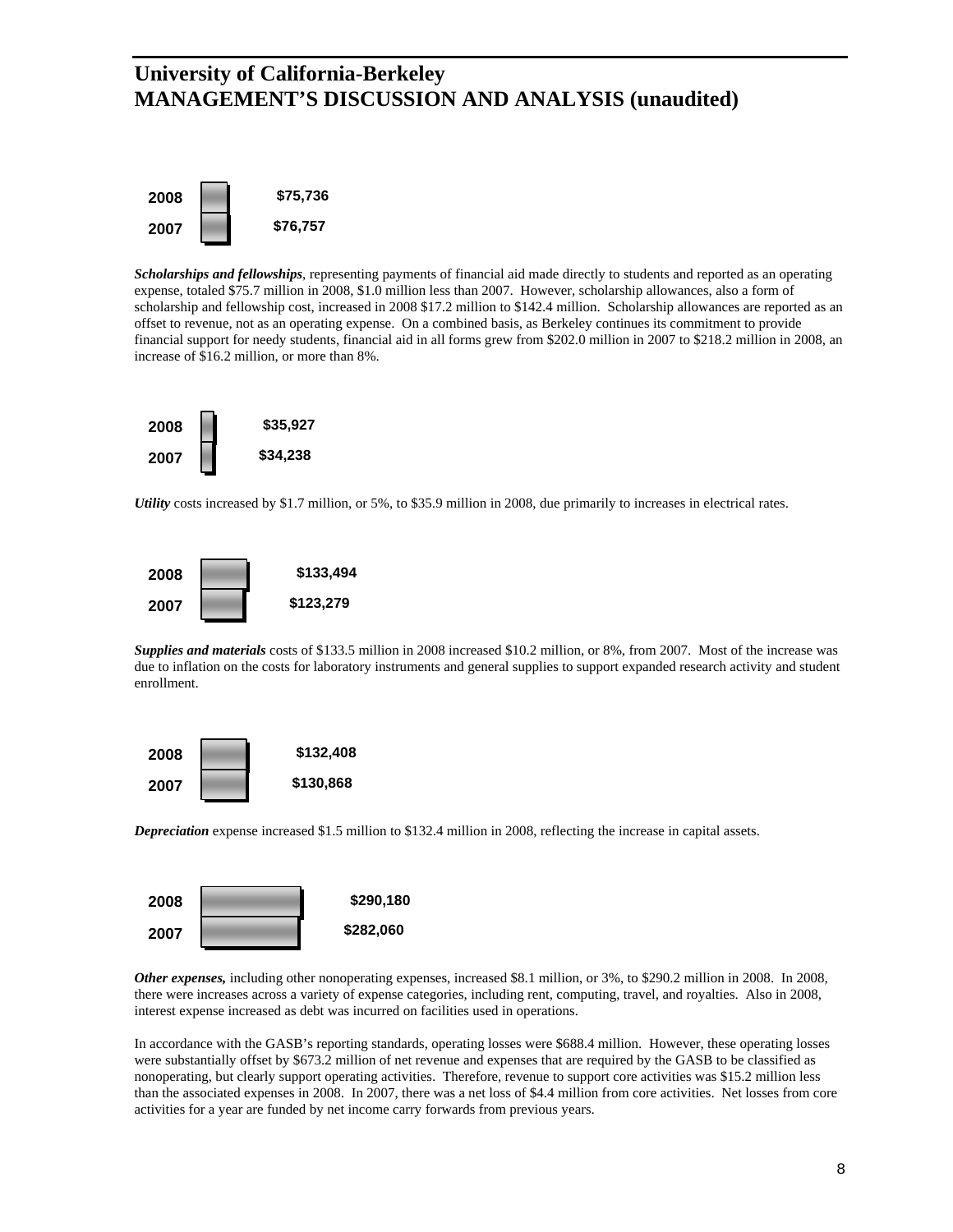#### *Other Nonoperating Activities*

Berkeley recorded a \$4.7 million loss on disposals of capital assets in 2008, compared to a \$35.5 million gain in 2007. The loss in 2008 was from a building demolition and the disposal of equipment. The significant gain in 2007 was due to several real estate sales. Those proceeds will be used for funding future capital asset transactions.

#### *Other Changes in Net Assets*

Similar to other nonoperating activities discussed above, other changes in net assets are generally not available to be used to support Berkeley's operating expenses in the current year.

State capital appropriations and capital gifts and grants may only be used for the purchase or construction of the specified capital asset. State capital appropriations increased \$5.4 million in 2008. The increase was for several building seismic improvement projects, including Doe Library and Campbell Hall.

Capital gifts and grants totaled \$68.9 million in 2008, increasing \$42.9 million from 2007. Most of the increase was associated with the Health Sciences Initiative to provide faculty and students with two state-of-the-art facilities that encourage cross-disciplinary research in human health.

Transfers of funds, primarily between Berkeley and UC's Office of the President, were a \$125.8 million addition to Berkeley's net assets in 2008, compared to a \$51.0 million addition in 2007, an increase of \$74.8 million. \$48.4 million of the increase was from the discontinuance of transferring the net operating income from Berkeley's housing and dining operations to the Office of the President. Another \$21.8 million of the increase was from debt financing for various capital projects. The remaining \$4.6 million net increase resulted from transfers from the Office of the President of endowment and short-term investment pool earnings and other operating funding, offset by transfers from Berkeley of recovered indirect costs and debt service payments.

#### **BERKELEY'S CASH FLOWS**

The statement of cash flows presents the significant sources and uses of cash (composed of cash in demand deposit accounts and Berkeley's cash equivalents).

|                                                           | 2008        | 2007        | Change    |
|-----------------------------------------------------------|-------------|-------------|-----------|
| Cash received from operations                             | \$1,125,871 | \$1,061,853 | \$64,018  |
| Cash payments for operations                              | (1,605,676) | (1,536,411) | (69, 265) |
| Net cash used by operating activities                     | (479, 805)  | (474, 558)  | (5,247)   |
| Net cash provided by noncapital financing activities      | 654.536     | 627.523     | 27,013    |
| Net cash used by capital and related financing activities | (169, 858)  | (179,003)   | 9.145     |
| Net cash provided by transfers, net                       | 125,842     | 51.038      | 74.804    |
| Net increase in cash                                      | 130.715     | 25,000      | 105.715   |
| Cash and cash equivalents, beginning of the year          | 846,564     | 821.564     | 25,000    |
| Cash and cash equivalents, end of the year                | \$977,279   | \$846,564   | \$130,715 |

A summary comparison of cash flows for 2008 and 2007 is as follows (in thousands of dollars):

Berkeley's cash and cash equivalents increased \$130.7 million from \$846.6 million in 2007 to \$977.3 million in 2008. Nearly \$479.8 million of cash was used for operating activities in 2008, offset by \$654.5 million provided by noncapital financing activities, resulting in \$174.7 million of cash before capital financing or transfer activities. Noncapital financing activities, as defined by the GASB, include state educational appropriations and gifts received for other than capital purposes that are used to support operating activities.

Cash of \$169.9 million and \$179.0 million in 2008 and 2007, respectively, was used for capital and related financing activities, primarily for purchases of capital assets and principal and interest payments, partially offset by sources that include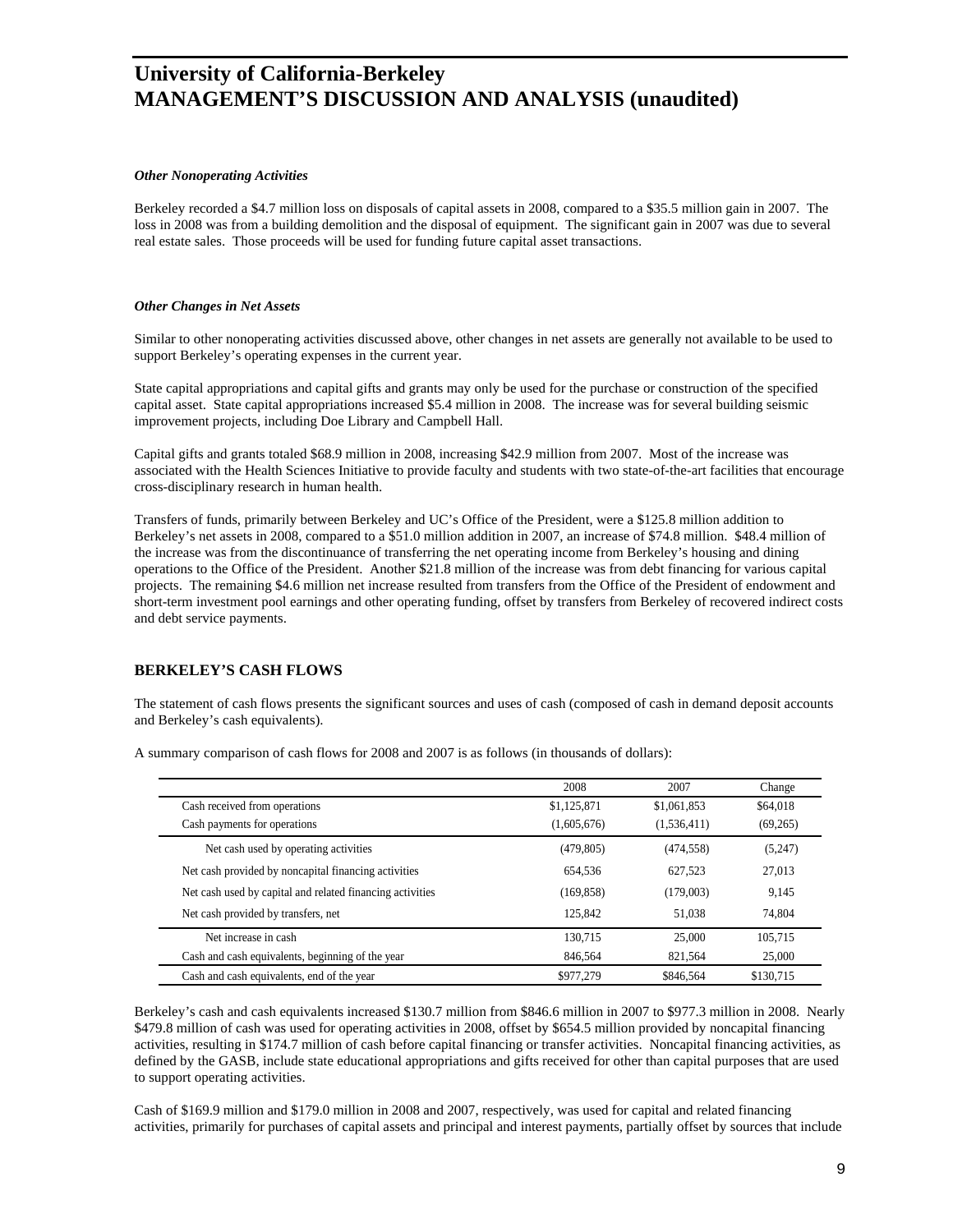state and federal capital appropriations, gifts for capital purposes and new external financing. During 2008, purchases of capital assets and debt service payments were greater than those in 2007 by \$72.4 million, while appropriations, gifts and proceeds from debt and capital asset sales increased \$81.5 million.

Cash from transfers between Berkeley and UC's Office of the President or other campuses totaled a net \$125.8 million addition to Berkeley's net assets in 2008, compared to a \$51.0 million addition in 2007. Funds that were received at Berkeley, primarily transfers from the Office of the President, included net income reserves from Berkeley's housing and dining operations, capital project funding, endowment income, earnings from the short-term investment pool and other operating funding. Funds that were transferred from Berkeley to the Office of the President included recovered indirect costs and Berkeley's share of debt service payments.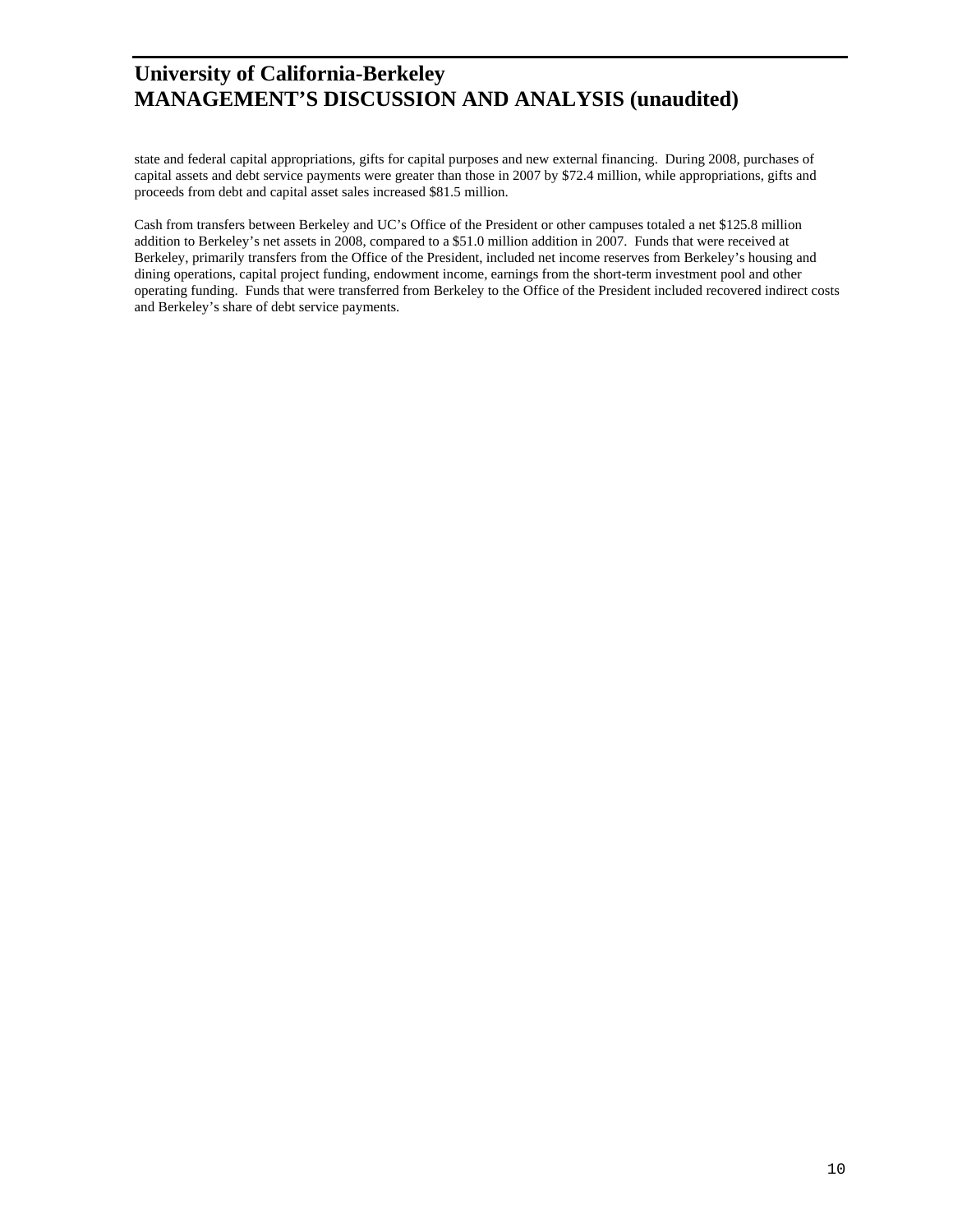## **STATEMENTS OF NET ASSETS** (unaudited)

AT JUNE 30, 2008 AND 2007 (IN THOUSANDS OF DOLLARS)

|                                                                 | 2008        | 2007        |
|-----------------------------------------------------------------|-------------|-------------|
| <b>ASSETS</b>                                                   |             |             |
| Cash and cash equivalents (Note 1)                              | \$977,279   | \$846,564   |
| Investments held by trustees (Note 2)                           | 1,108       | 699         |
| Accounts receivable, net (Note 3)                               | 130,582     | 123,897     |
| Pledges receivable, net (Note 4)                                | 31,847      | 30,482      |
| Current portion of notes and mortgages receivable, net (Note 5) | 5,912       | 5,910       |
| Inventories                                                     | 5,045       | 4,888       |
| Other current assets                                            | 2,075       | 2,679       |
| <b>Current assets</b>                                           | 1,153,848   | 1,015,119   |
| Investments held by trustees (Note 2)                           | 29,662      | 77,547      |
| Pledges receivable, net (Note 4)                                | 23,953      | 27,932      |
| Notes and mortgages receivables, net (Note 5)                   | 24,583      | 23,948      |
| Capital assets, net (Note 6)                                    | 2,491,439   | 2,294,248   |
| Other noncurrent assets                                         | 1,135       | 1,184       |
| <b>Noncurrent assets</b>                                        | 2,570,772   | 2,424,859   |
| <b>Total assets</b>                                             | 3,724,620   | 3,439,978   |
| <b>LIABILITIES</b>                                              |             |             |
| Accounts payable                                                | 84,694      | 92,106      |
| Accrued salaries and benefits                                   | 101,727     | 39,649      |
| Deferred revenue                                                | 164,960     | 117,656     |
| Current portion of long-term debt (Note 7)                      | 2,800       | 33,586      |
| Other current liabilities (Note 8)                              | 57,562      | 55,776      |
| <b>Current liabilities</b>                                      | 411,743     | 338,773     |
| Federal refundable loans                                        | 22,769      | 22,503      |
| Long-term debt (Note 7)                                         | 93,993      | 84,978      |
| Other noncurrent liabilities (Note 8)                           | 14,810      | 7,581       |
| <b>Noncurrent liabilities</b>                                   | 131,572     | 115,062     |
| <b>Total liabilities</b>                                        | 543,315     | 453,835     |
| <b>NET ASSETS</b>                                               |             |             |
| Invested in capital assets, net of related debt                 | 2,423,462   | 2,235,668   |
| Restricted expendable                                           | 332,269     | 349,735     |
| Unrestricted                                                    | 425,574     | 400,740     |
| <b>Total net assets</b>                                         | \$3,181,305 | \$2,986,143 |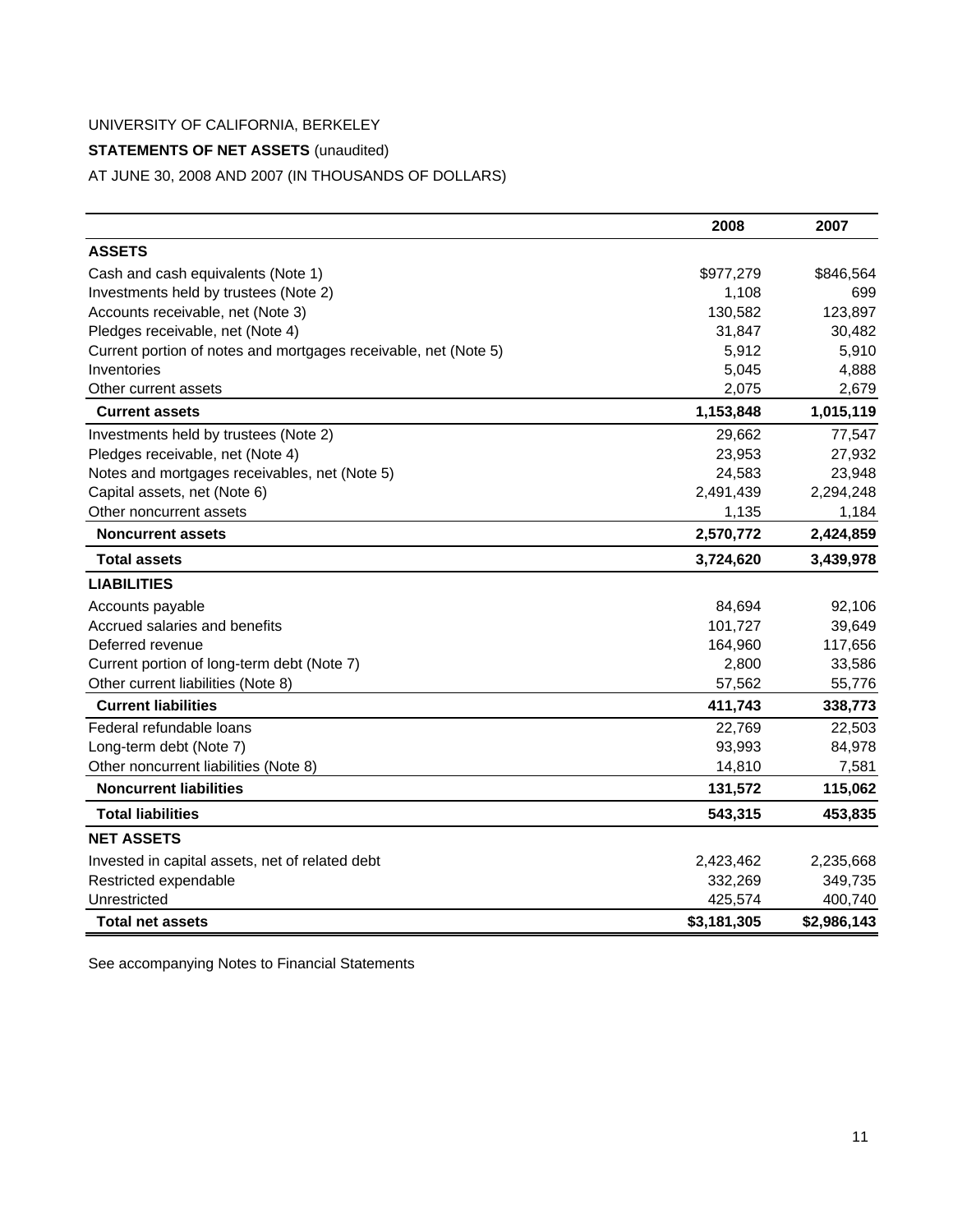## **STATEMENTS OF REVENUES, EXPENSES AND CHANGES IN NET ASSETS** (unaudited)

YEARS ENDED JUNE 30, 2008 AND 2007 (IN THOUSANDS OF DOLLARS)

|                                                  | 2008        | 2007        |
|--------------------------------------------------|-------------|-------------|
| <b>OPERATING REVENUES</b>                        |             |             |
| Student tuition and fees, net                    | \$331,220   | \$309,924   |
| Grants and contracts, net:                       |             |             |
| Federal                                          | 328,760     | 328,772     |
| State                                            | 75,262      | 75,861      |
| Private                                          | 133,230     | 104,298     |
| Local                                            | 5,908       | 4,723       |
| Educational activities, net                      | 72,883      | 63,802      |
| Auxiliary enterprises, net                       | 147,714     | 136,986     |
| Other operating revenues, net                    | 18,463      | 15,522      |
| <b>Total operating revenues</b>                  | 1,113,440   | 1,039,888   |
| <b>OPERATING EXPENSES</b>                        |             |             |
| Salaries and wages                               | 932,217     | 858,101     |
| <b>Benefits</b>                                  | 204,245     | 180,224     |
| Scholarships and fellowships                     | 75,736      | 76,757      |
| <b>Utilities</b>                                 | 35,927      | 34,238      |
| Supplies and materials                           | 133,494     | 123,279     |
| Depreciation and amortization (Note 6)           | 132,408     | 130,868     |
| Other operating expenses                         | 287,819     | 282,060     |
| <b>Total operating expenses</b>                  | 1,801,846   | 1,685,527   |
| <b>Operating loss</b>                            | (688, 406)  | (645, 639)  |
| <b>NONOPERATING REVENUES (EXPENSES)</b>          |             |             |
| State educational appropriations                 | 506,186     | 475,242     |
| State financing appropriations                   | 19,059      | 17,640      |
| Private gifts, net                               | 150,362     | 147,744     |
| Gain (loss) on disposal of capital assets        | (4,650)     | 35,460      |
| Other nonoperating revenues (expenses)           | (2, 361)    | 624         |
| Net nonoperating revenues                        | 668,596     | 676,710     |
| Income (loss) before other changes in net assets | (19, 810)   | 31,071      |
| OTHER CHANGES IN NET ASSETS                      |             |             |
| State capital appropriations                     | 20,243      | 14,836      |
| Capital gifts and grants, net                    | 68,887      | 26,037      |
| Transfers (Note 10)                              | 125,842     | 51,038      |
| Increase in net assets                           | 195,162     | 122,982     |
| Net assets, beginning of year                    | 2,986,143   | 2,863,161   |
| Net assets, end of year                          | \$3,181,305 | \$2,986,143 |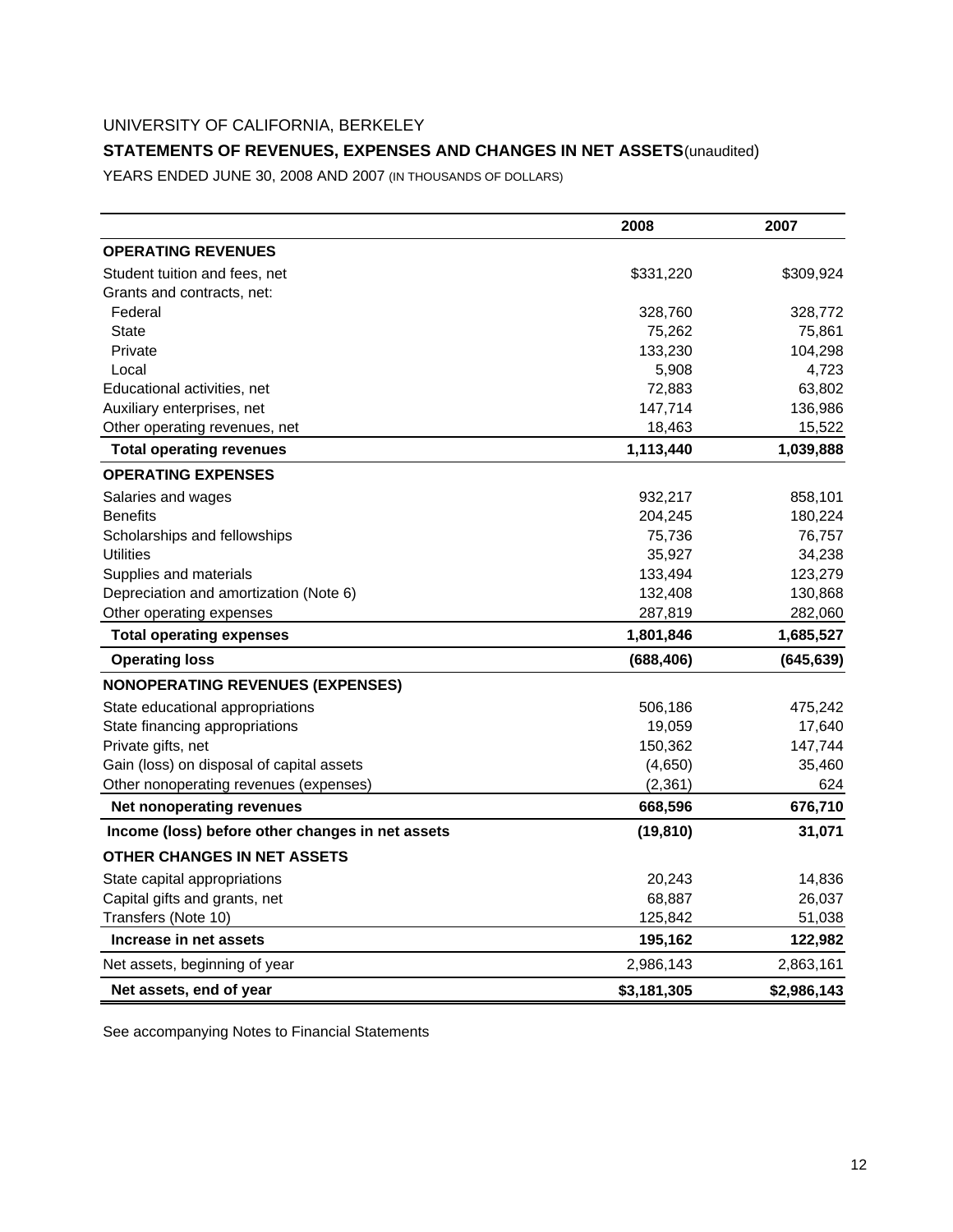## **STATEMENTS OF CASH FLOWS** (unaudited)

YEARS ENDED JUNE 30, 2008 AND 2007 (IN THOUSANDS OF DOLLARS)

|                                                                 | 2008       | 2007       |
|-----------------------------------------------------------------|------------|------------|
| <b>CASH FLOWS FROM OPERATING ACTIVITIES</b>                     |            |            |
| Student tuition and fees                                        | \$329,143  | \$310,395  |
| Grants and contracts                                            | 548,618    | 517,550    |
| <b>Educational activities</b>                                   | 71,208     | 63,982     |
| <b>Auxiliary enterprises</b>                                    | 144,900    | 141,962    |
| Collection of loans from students and employees                 | 3,796      | 6,080      |
| Payments to employees                                           | (868, 835) | (868, 108) |
| Payments for benefits                                           | (204, 078) | (171, 183) |
| Payments to suppliers and utilities                             | (453, 191) | (415, 305) |
| Payments for scholarships and fellowships                       | (75, 492)  | (76, 506)  |
| Loans issued to students and employees                          | (4,080)    | (5,309)    |
| Other receipts                                                  | 28,206     | 21,884     |
| Net cash used by operating activities                           | (479, 805) | (474, 558) |
| <b>CASH FLOWS FROM NONCAPITAL FINANCING ACTIVITIES</b>          |            |            |
| State educational appropriations                                | 506,538    | 474,705    |
| Gifts received for other than capital purposes                  | 147,112    | 147,423    |
| Student direct lending receipts                                 | 122,439    | 113,819    |
| Student direct lending payments                                 | (122, 439) | (113, 819) |
| Other receipts                                                  | 886        | 5,395      |
| Net cash provided by noncapital financing activities            | 654,536    | 627,523    |
| <b>CASH FLOWS FROM CAPITAL AND RELATED FINANCING ACTIVITIES</b> |            |            |
| State capital appropriations                                    | 35,828     | 15,538     |
| State financing appropriations                                  | 17,928     | 18,957     |
| Capital gifts and grants                                        | 84,763     | 19,340     |
| Proceeds from debt                                              | 61,193     | 22,457     |
| Proceeds from the sale of capital assets                        | 84         | 41,986     |
| Purchase of capital assets                                      | (314, 076) | (293, 071) |
| Principal paid on debt and capital leases                       | (53, 176)  | (3, 419)   |
| Interest paid on debt and capital leases                        | (2, 402)   | (791)      |
| Net cash used by capital and related financing activities       | (169, 858) | (179,003)  |
|                                                                 |            |            |
| <b>CASH FLOWS FROM TRANSFERS</b>                                | 125,842    | 51,038     |
| Net increase (decrease) in cash                                 | 130,715    | 25,000     |
| Cash and cash equivalents, beginning of year                    | 846,564    | 821,564    |
| Cash and cash equivalents, end of year                          | \$977,279  | \$846,564  |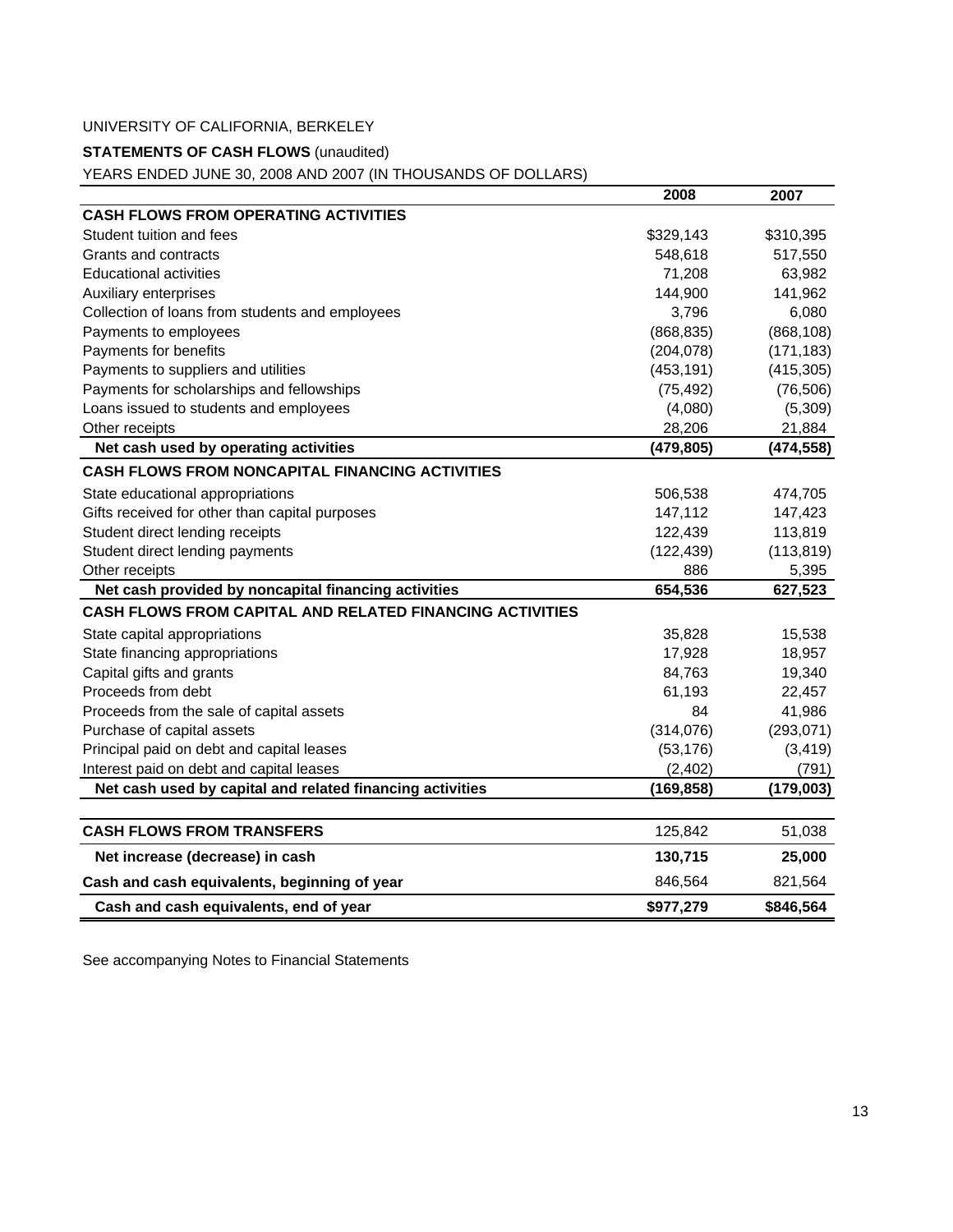## **STATEMENTS OF CASH FLOWS** (continued)

YEARS ENDED JUNE 30, 2008 AND 2007 (IN THOUSANDS OF DOLLARS)

|                                                                                   | 2008        | 2007        |
|-----------------------------------------------------------------------------------|-------------|-------------|
| <b>RECONCILIATION OF OPERATING LOSS TO NET CASH</b>                               |             |             |
| <b>USED BY OPERATING ACTIVITIES</b>                                               |             |             |
| Operating loss                                                                    | (\$688,406) | (\$645,639) |
| Adjustments to reconcile operating loss to net cash used by operating activities: |             |             |
| Depreciation and amortization expense                                             | 132,408     | 130,868     |
| Allowance for doubtful accounts                                                   | (1, 371)    | 424         |
| Change in assets and liabilities:                                                 |             |             |
| Receivables                                                                       | (6, 161)    | (1, 572)    |
| Investment held by trustees                                                       | (394)       | 0           |
| Inventories                                                                       | (157)       | (131)       |
| Other assets                                                                      | 297         | 1,153       |
| Accounts payable                                                                  | 1,003       | 22,482      |
| Accrued salaries and benefits                                                     | 62,078      | (55)        |
| Deferred revenue                                                                  | 11,535      | 11,652      |
| <b>Other liabilities</b>                                                          | 9,363       | 6,260       |
| Net cash used by operating activities                                             | (\$479,805) | (\$474,558) |
| SUPPLEMENTAL NONCASH ACTIVITIES INFORMATION                                       |             |             |
| Capital assets acquired through capital leases                                    | \$1,753     | \$2,434     |
| Capital assets acquired with a liability at year-end                              | 17,467      | 27,334      |
| Investments held by trustees                                                      | (31, 167)   | 60,829      |
| State financing appropriations                                                    | 1,131       | (1, 317)    |
| Gifts of capital assets                                                           | 8,639       | 3,266       |
| Gain/(loss) on disposal of capital assets                                         | (4,650)     | 35,460      |
| Debt service for lease-revenue bonds                                              | (3,887)     | (1,825)     |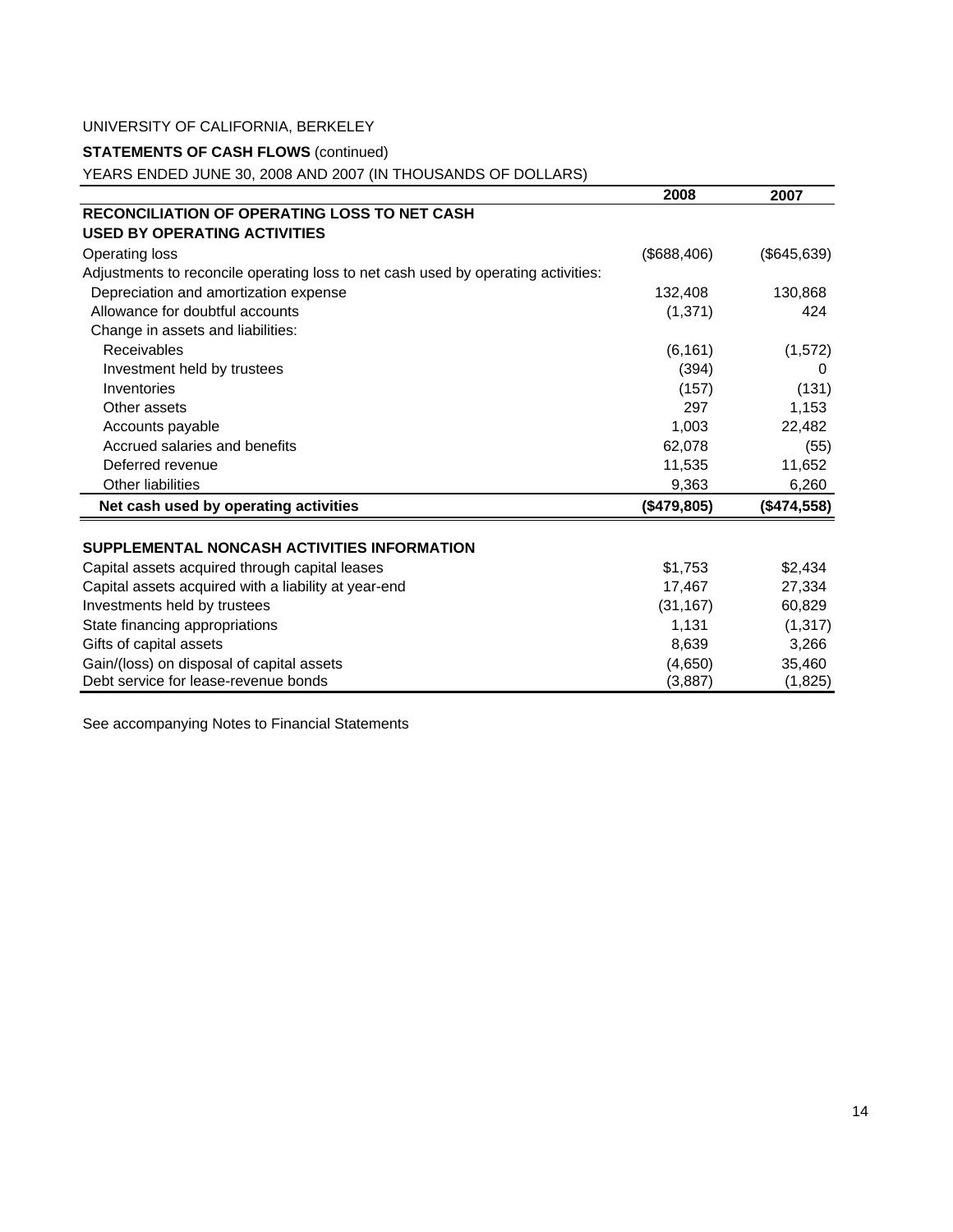**Notes to Financial Statements (unaudited)**

Years Ended June 30, 2008 and 2007

#### **ORGANIZATION**

Founded in 1868, the University of California, Berkeley (Berkeley) is the original campus of the ten-campus University of California (UC). UC is a public, state-supported institution administered by the corporation, "The Regents of the University of California" (The Regents), with a mission of teaching, research and public service. The Regents is vested with full powers of organization and government, subject only to such legislative control necessary to ensure the security of its funds and compliance with certain statutory and administrative requirements. The majority of the 26 members of The Regents are appointed by the governor and approved by the State Senate. Various Berkeley programs and capital outlay projects are funded through appropriations from the state's annual Budget Act. Berkeley is subject to the bylaws, standing orders and policies established by The Regents and the Office of the President, the executive head of UC.

#### **FINANCIAL REPORTING ENTITY**

Berkeley's financial statements include the accounts of the campus only. Accounts for separate, but related organizations, such as the E. O. Lawrence Berkeley National Laboratory, associated student organizations, and booster and alumni organizations are not included in the reporting entity because Berkeley does not have fiduciary responsibility for these organizations or the organizations' balances and activities are insignificant compared to Berkeley's amounts.

The University of California, Berkeley Foundation (the "Foundation") is a legally separate not-for-profit organization dedicated to providing to Berkeley the financial benefits generated from its fundraising efforts and investment earnings. Condensed Foundation financial statement balances are presented in Note 12.

#### **SIGNIFICANT ACCOUNTING POLICIES**

Berkeley's financial statements have been prepared in accordance with accounting principles generally accepted in the United States of America, including all applicable effective statements of the Governmental Accounting Standards Board (GASB) and all statements of the Financial Accounting Standards Board through November 30, 1989, using the economic resources measurement focus and the accrual basis of accounting. Berkeley's financial statements have not been individually audited but rather are audited as part of the UC financial statement audit.

During 2008, Berkeley adopted GASB Statement No. 45, Accounting and Financial Reporting by Employers for Postemployment Benefits Other Than Pensions. Statement No. 45 requires accrual-based measurement, recognition and disclosure of other postemployment benefits (OPEB) expense, such as retiree medical and dental costs, over the employees' years of service, along with the related liability, net of any plan assets. Berkeley recognized \$20.4 million of OPEB cost in 2008 and \$18.0 million in 2007. The related unfunded liabilities are recorded in UC's annual financial reports.

GASB Statement No. 48, Sales and Pledges of Receivables and Future Revenues and Intra-Entity Transfers of Assets and Future Revenues, was adopted during the year ended June 30, 2007. This statement establishes criteria to ascertain whether certain transactions should be regarded as a sale or a collateralized borrowing. Berkeley had no transactions in fiscal year 2008 and 2007 qualifying as sales of receivables or collateralized borrowing.

The significant accounting policies of Berkeley are summarized below.

#### **Cash and cash equivalents**

Berkeley considers all balances in its demand deposit accounts and its deposits in UC's Short Term Investment Pool (STIP) to be cash for the purposes of the statements of net assets and statements of cash flows.

Berkeley's STIP balances are recorded at historical cost. Income earned on STIP is distributed by UC to Berkeley based on Berkeley's average investment in the pool.

#### **Investments held by trustees**

Investments held by trustees are primarily recorded at fair value.

#### **Accounts receivable**

Accounts receivable include reimbursements due from state and federal sponsors of externally funded research, local government and private grants and contracts, and amounts due from students for educational activities and services.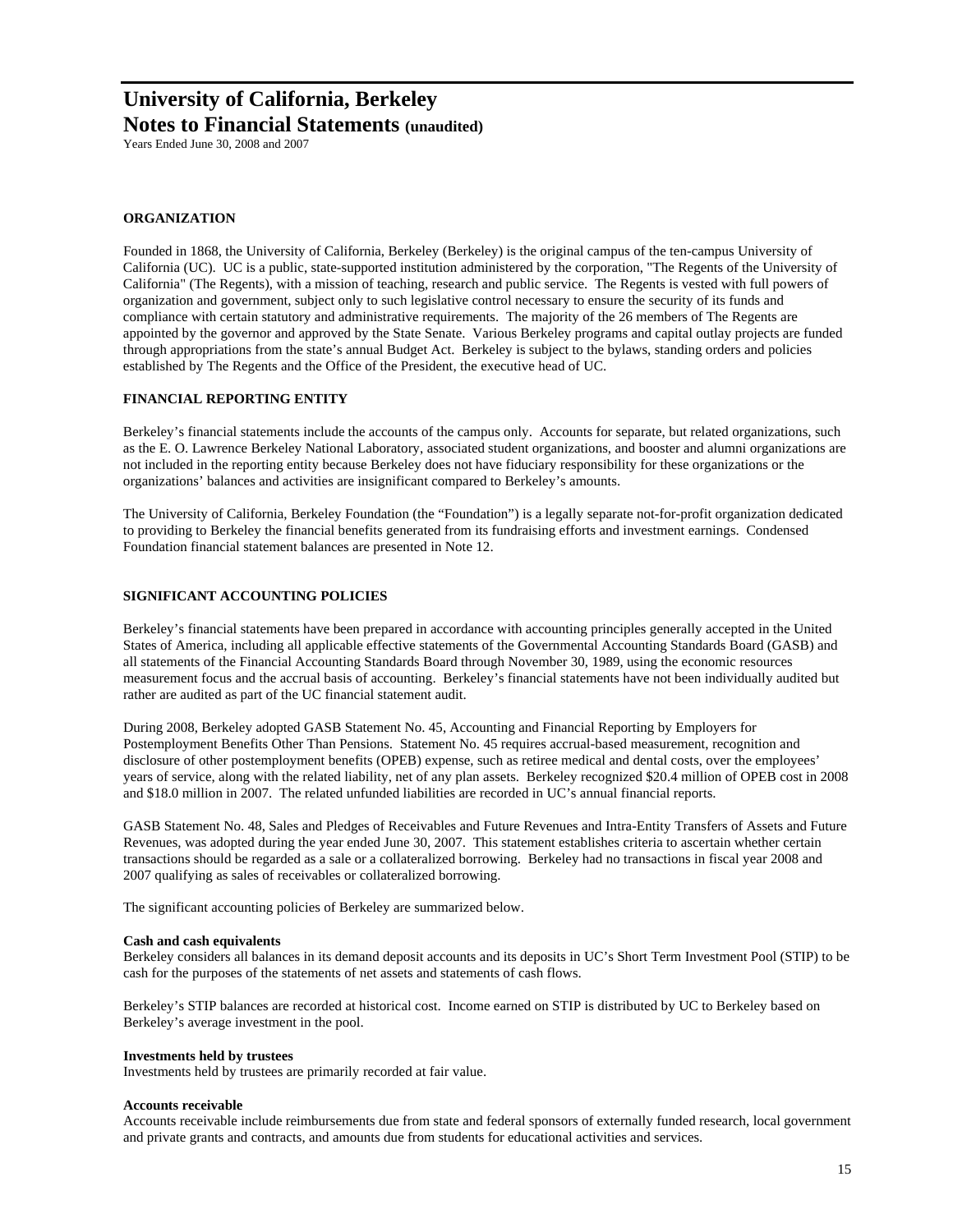### **Notes to Financial Statements (unaudited)**

Years Ended June 30, 2008 and 2007

#### **Pledges receivable**

Unconditional pledges of private gifts to Berkeley in the future are recorded as pledges receivable and revenue in the year promised at the present value of expected cash flows. Conditional pledges are recognized as receivables and revenues when the specified conditions are met.

#### **Notes and mortgages receivable**

Loans to students are provided from federal student loan programs and from other sources. Home mortgage loans, primarily to faculty, are provided from the STIP and from other sources.

#### **Inventories**

Inventories are valued at cost, typically determined under the weighted average method, which is not in excess of net realizable value.

#### **Capital assets**

Land, infrastructure, buildings and improvements, equipment, libraries and collections and special collections are recorded at cost at the date of acquisition, or estimated fair value at the date of donation in the case of gifts. Estimates of fair value involve assumptions and estimation methods that are uncertain, and, therefore, the estimates could differ from actual results. Capital leases are recorded at the present value of future minimum lease payments. Significant additions, replacements, major repairs, and renovations to infrastructure and buildings are generally capitalized if the cost exceeds \$35,000 and if they have a useful life of more than one year. Minor renovations are charged to operations. Equipment with a cost in excess of \$5,000 and a useful life of more than one year is capitalized. All costs of land, library collections, and special collections are capitalized**.** 

Depreciation is calculated using the straight-line method over the estimated economic life of the asset. Leasehold improvements are amortized using the straight-line method over the shorter of the life of the applicable lease or the economic life of the asset.

Estimated economic lives are generally as follows:

| Infrastructure             | 25 years      |
|----------------------------|---------------|
| Buildings and improvements | $15-33$ years |
| Equipment                  | $2-20$ years  |
| Computer software          | 3-7 years     |
| Library books and material | 15 years      |

Capital assets acquired through federal grants and contracts where the federal government retains a reversionary interest are also capitalized and depreciated.

Inexhaustible capital assets, such as land or special collections that are protected, preserved and held for public exhibition, education or research, including art, museum, scientific and rare book collections are not depreciated.

Interest on borrowings to finance facilities is capitalized during construction, net of any investment income earned during the temporary investment of project related borrowings.

#### **Deferred revenue**

Deferred revenue primarily includes amounts received from grant and contract sponsors that have not been earned under the terms of the agreement and other revenue billed in advance of the event, such as student tuition and fees and fees for housing and dining services.

#### **Federal refundable loans**

Certain loans to students are administered by Berkeley with funding primarily supported by the federal government. Berkeley's statement of net assets includes both the notes receivable and the related federal refundable loan liability representing federal capital contributions owed upon termination of the program.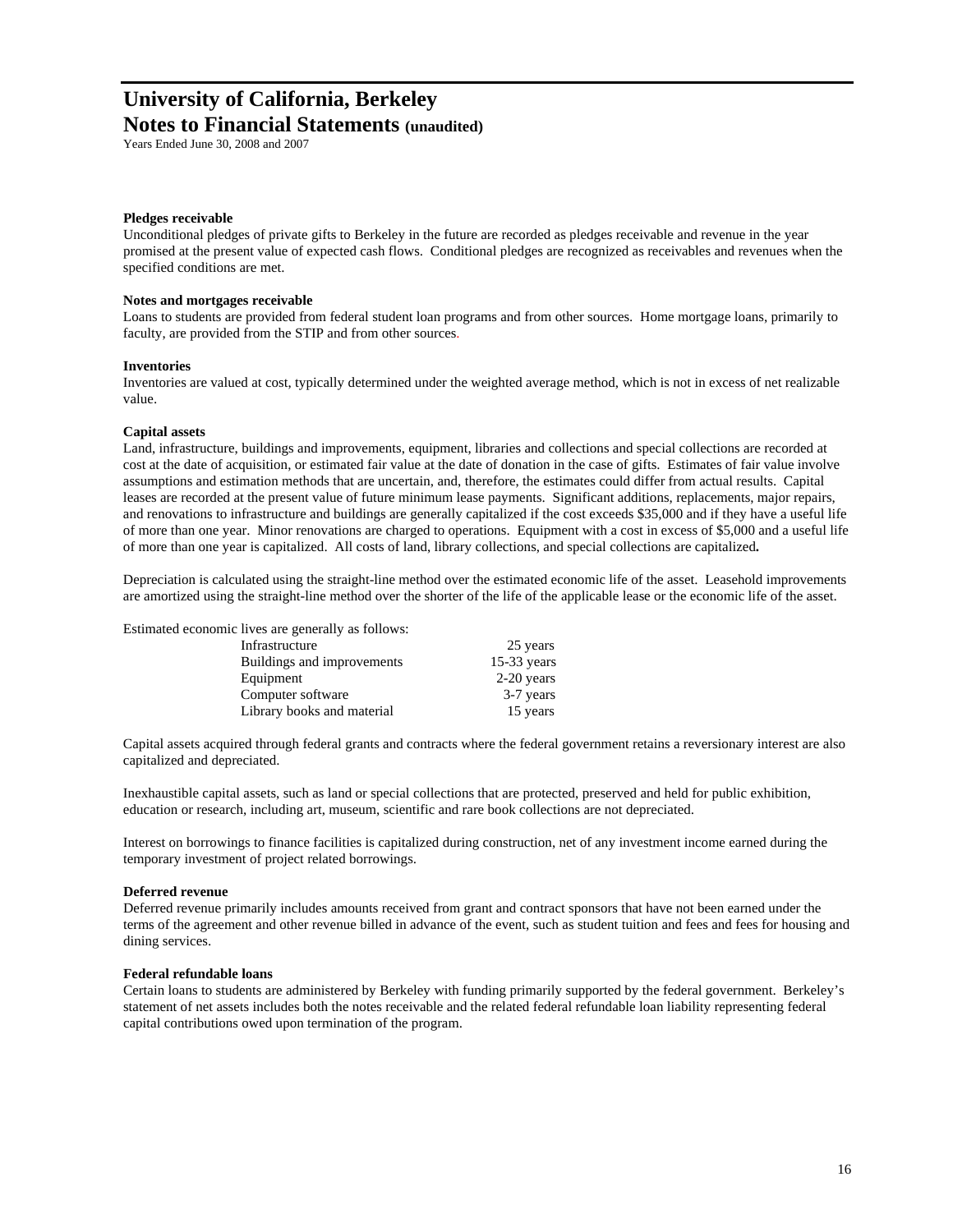### **Notes to Financial Statements (unaudited)**

Years Ended June 30, 2008 and 2007

#### **Net assets**

Net assets are required to be classified for accounting and reporting purposes into the following categories:

#### **Invested in capital assets, net of related debt**

This category includes all of Berkeley's capital assets, net of accumulated depreciation, reduced by outstanding principal balances of debt reported in Berkeley's accounts attributable to the acquisition, construction, or improvement of those assets.

#### **Restricted expendable**

Berkeley classifies net assets resulting from transactions with purpose restrictions as restricted net assets until the specific resources are used for the required purpose. Net assets whose use by Berkeley is subject to externally-imposed restrictions that can be fulfilled by actions of Berkeley pursuant to those restrictions are classified as restricted expendable net assets. Net assets subject to externally-imposed restrictions that must be retained in perpetuity are classified as nonexpendable net assets. Such net assets (including permanent endowment funds) are recorded by UC and are not recorded in Berkeley's accounts.

#### **Unrestricted**

Net assets that are neither externally restricted nor invested in capital assets, net of related debt, are classified as unrestricted net assets. Unrestricted net assets may be designated for specific purposes by management or the Regents. Substantially all unrestricted net assets are allocated for academic and research initiatives or programs, for capital programs, or for other purposes.

Expenses are charged to either restricted or unrestricted net assets based upon a variety of factors, including consideration of prior and future revenue sources, the types of expense incurred, Berkeley's budgetary policies surrounding the various revenue sources, or whether the expense is a recurring cost.

#### **Revenues and expenses**

Operating revenues include receipts from student tuition and fees, grants and contracts for specific operating activities, and sales and services from educational activities and auxiliary enterprises. Operating expenses incurred in conducting the programs and services of Berkeley are presented in the statement of revenues, expenses and changes in net assets as operating activities.

Certain significant revenues relied upon and budgeted for fundamental operational support of the core instructional mission of Berkeley are mandated by the GASB to be recorded as nonoperating revenues, including state educational appropriations and private gifts, since the GASB does not consider them to be related to the principal operating activities of Berkeley.

Nonoperating revenues and expenses include state educational appropriations (for the support of Berkeley's operating expenses), state financing appropriations, private gifts for other than capital purposes, and loss on the disposal of capital assets.

State capital appropriations and capital gifts and grants are classified as other changes in net assets.

#### **Student tuition and fees**

Substantially all of the student tuition and fees provide for current operations of Berkeley. A small portion of the student fees, reported as capital gifts and grants, is required for debt service associated with student union and recreational centers. Certain waivers of student tuition and fees considered to be scholarship allowances are recorded as an offset to revenue.

#### **State appropriations**

The state of California provides appropriations to UC on an annual basis. Berkeley's allocated share of state educational appropriations is recognized as nonoperating revenue; however, the related expenses are incurred to support either educational operations or other specific operating purposes. State financing appropriations provide for principal and interest payments associated with lease-purchase agreements with the State Public Works Board and are also reported as non-operating revenue. State appropriations for capital projects are recorded as revenue under other changes in net assets when related expenditures are incurred. Special state appropriations for AIDS, tobacco, and breast cancer research are reported as grant revenue.

#### **Grant and contract revenue**

Berkeley receives grant and contract revenue from governmental and private sources. Berkeley recognizes revenue associated with the direct costs of sponsored programs as the related expenditures are incurred. Recovery of facilities and administrative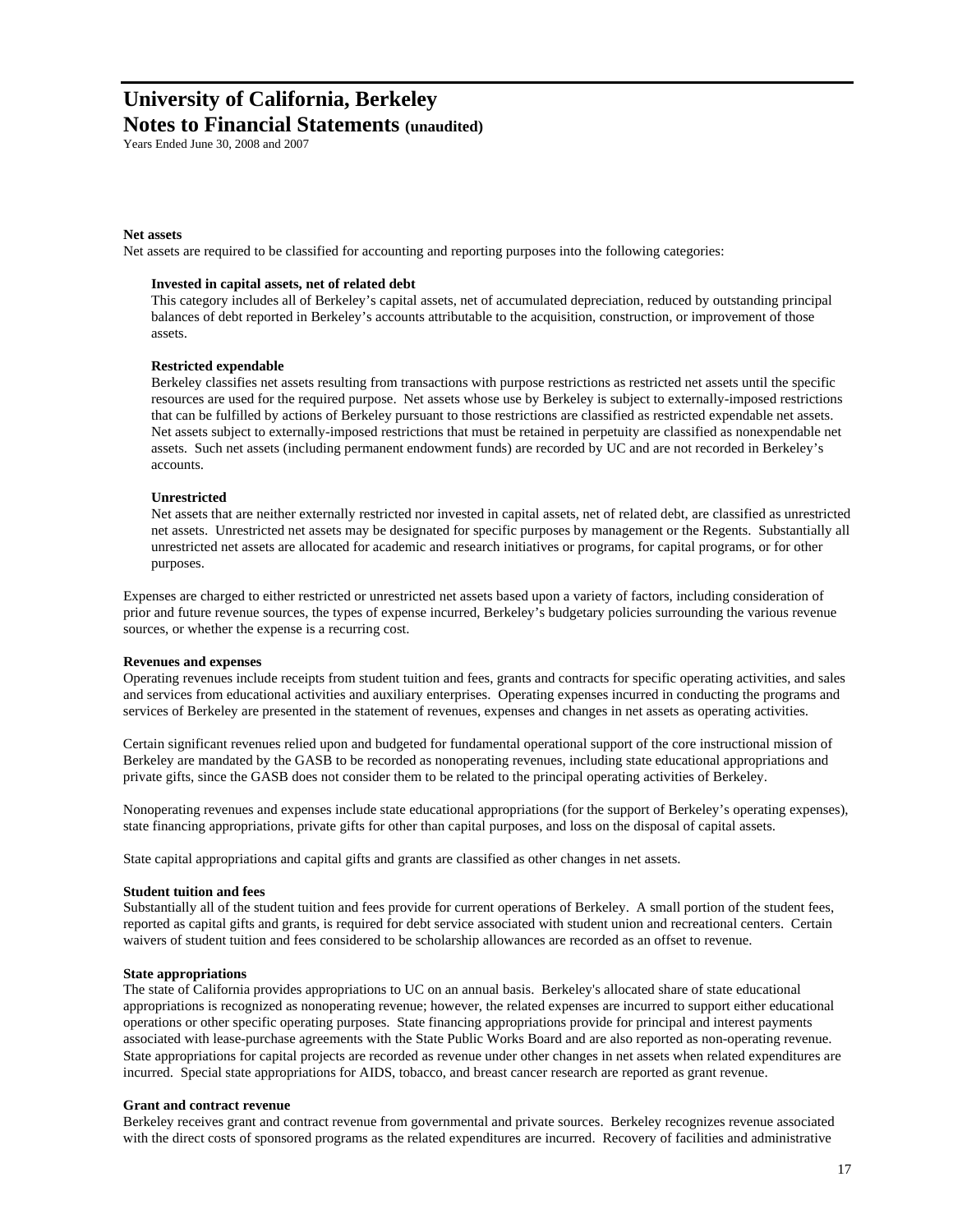Years Ended June 30, 2008 and 2007

costs of federally sponsored programs is at cost reimbursement rates negotiated with UC's federal cognizant agency, the U.S. Department of Health and Human Services. For the year ended June 30, 2008, the facilities and administrative cost recovery totaled \$86.1 million, \$62.3 million from federally sponsored programs and \$23.8 million from other sponsors. For the year ended June 30, 2007, the facilities and administrative cost recovery totaled \$77.4 million, \$59.2 million from federally sponsored programs and \$18.2 million from other sponsors.

#### **Scholarship allowances**

Berkeley recognizes certain scholarship allowances, including both financial aid and fee waivers, as the difference between the stated charge for tuition and fees, housing and dining charges, recreational center fees, etc. and the amount that is paid by the student, as well as third parties making payments on behalf of the student. Payments of financial aid made directly to students are classified as scholarship and fellowship expenses.

Scholarship allowances in the following amounts are recorded as an offset to revenues for the years ended June 30, 2008 and 2007 (in thousands of dollars):

|                               | 2008      | 2007      |
|-------------------------------|-----------|-----------|
| Student tuition and fees      | \$111,683 | \$97,569  |
| Auxiliary enterprises         | 30.753    | 27,669    |
| <b>Scholarship allowances</b> | \$142,436 | \$125,238 |

#### **Compensated absences**

Berkeley accrues annual leave, including employer-related costs, for employees at rates based upon length of service and job classification and compensatory time based upon job classification and hours worked.

#### **Endowment spending**

Under provisions of California law, the Uniform Management of Institutional Funds Act allows for investment income, as well as a portion of realized and unrealized gains, to be expended for the operational requirements of Berkeley programs.

#### **Tax exemption**

As a UC campus, Berkeley is qualified as a tax-exempt organization under the provisions of Section 501(c) (3) of the Internal Revenue Code and is exempt from federal and state income taxes on related income.

#### **Use of estimates**

The preparation of financial statements in conformity with accounting principles generally accepted in the United States of America requires management to make estimates and assumptions that affect the reported amounts of assets and liabilities and disclosure of contingent assets and liabilities at the date of the financial statements and the reported amounts of revenues and expenditures during the reporting period. Although management believes the estimates and assumptions are reasonable, they are based upon information available at the time the estimate or judgment is made, and actual amounts could differ from those estimates.

#### **New accounting pronouncements**

GASB Statement No. 49, Accounting and Financial Reporting for Pollution Remediation Obligations, issued in November 2006, addresses accounting and financial reporting standards for pollution (including contamination) remediation obligations, i.e., obligations to address the current or potential detrimental effects of existing pollution by participating in pollution remediation activities such as site assessments and cleanups. These obligations will generally require the recognition and reporting of pollution remediation liabilities and, in certain instances, will result in recognition and reporting of capital asset transactions at the time those assets are acquired. GASB Statement No. 49 will be effective for Berkeley's fiscal year beginning July 1, 2008. Management is evaluating the effect that Statement No. 49 will have on Berkeley's financial statements.

In June 2007, the GASB issued Statement No. 51, Accounting and Financial Reporting for Intangible Assets, effective for Berkeley's fiscal year beginning July 1, 2009. This Statement requires capitalization of identifiable intangible assets in the statement of net assets and provides guidance for amortization of intangible assets unless they are considered to have an indefinite useful life. Management is evaluating the effect that Statement No. 51 will have on Berkeley's financial statements.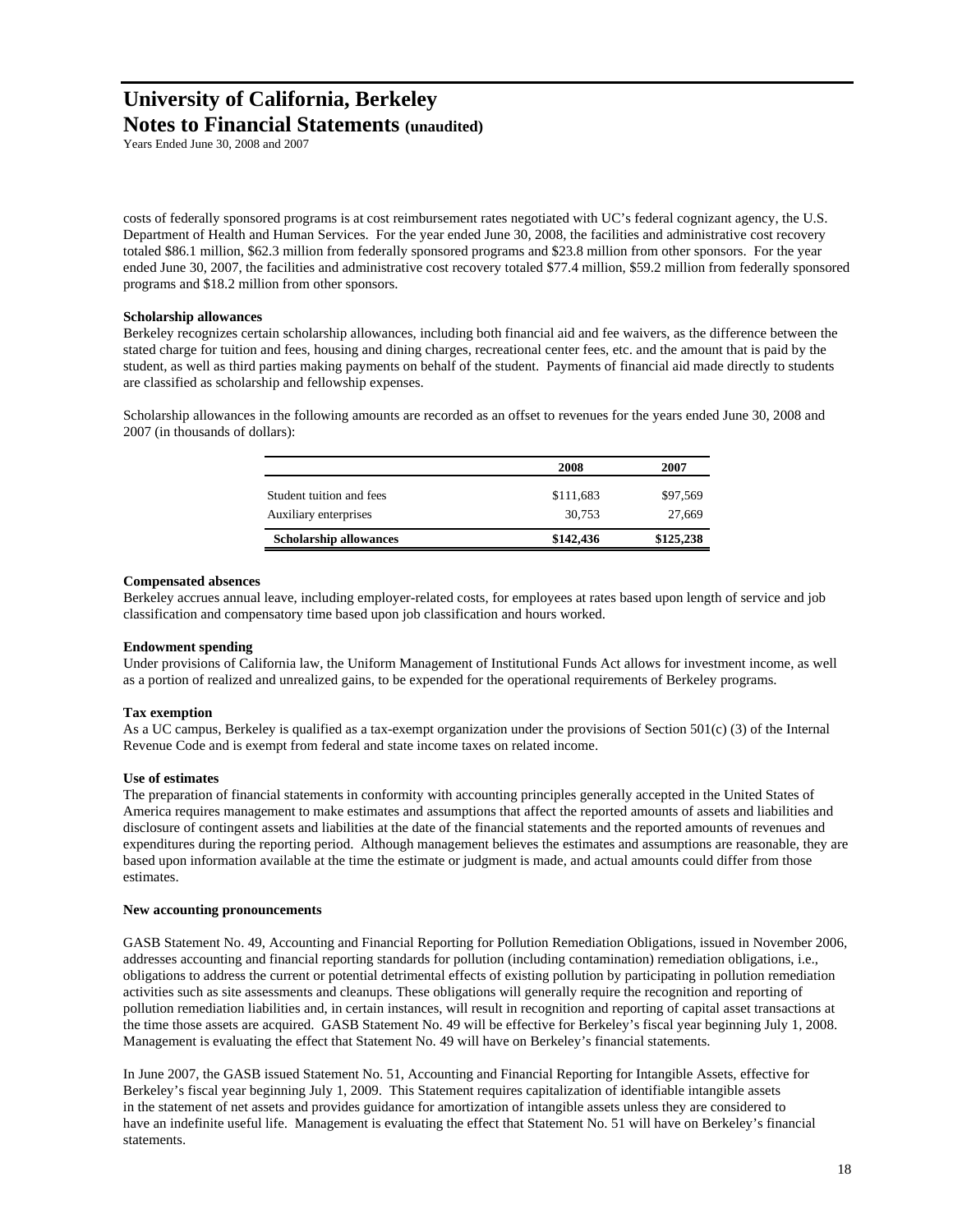**Notes to Financial Statements (unaudited)**

Years Ended June 30, 2008 and 2007

#### **NOTE 1: CASH AND CASH EQUIVALENTS**

UC maintains centralized management for substantially all of its cash. Accounts are authorized at financial institutions that maintain a minimum credit quality rating of A from an independent bond rating agency. Cash in Berkeley's demand deposit accounts is minimized by sweeping available cash balances into UC's investment accounts on a daily basis. At June 30, 2008 and 2007, the amount of Berkeley's demand deposits, held in nationally recognized banking institutions, was \$1.1 million and \$2.0 million, respectively.

Berkeley does not have a significant exposure to foreign currency risk in demand deposit accounts. Accounts held in foreign countries maintain minimum operating balances with the intent to reduce potential foreign exchange risk while providing an adequate level of liquidity to meet the obligations of the academic programs established abroad. The equivalent U.S. dollar balances required to support research groups in foreign countries were insignificant at June 30, 2008 and 2007 respectively.

The Regents, as the governing Board, is responsible for the oversight of UC's investments and establishes investment policy, which is carried out by UC's Chief Investment Officer. Berkeley's share of investments is associated with the Short Term Investment Pool (STIP). The STIP allows participants to maximize the returns on their short-term cash balances by taking advantage of the economies of scale of investing in a large pool with a broad range of maturities. Cash to provide for payroll, construction expenditures and other operating expenses for Berkeley is invested in the STIP. Investments authorized by the Regents for the STIP include fixed income securities with a maximum maturity of five and one-half years. In addition, the Regents has also authorized loans, primarily to faculty members residing in California, under UC's Mortgage Origination Program with terms up to 40 years. Berkeley's equity in UC's STIP at June 30, 2008 and 2007 was \$976.1 million and \$844.6 million, respectively. Earnings from STIP distributed to Berkeley from the Office of the President was \$42.6 million in 2008 and \$34.3 million in 2007.

#### **NOTE 2: INVESTMENTS HELD BY TRUSTEES**

Berkeley has entered into agreements with trustees to maintain trusts for certain capital projects. In addition, the state of California retains on deposit certain proceeds from the sale of lease-revenue bonds to be used for capital projects. The proceeds are deposited in a commingled U.S. bond fund managed by the State of California Treasurer's Office, as trustee, and distributed as the projects are constructed. In September, 2006, the State Public Works Board (SPWB) sold \$79.9 million in State of California Lease Revenue Bonds 2006 Series E to finance construction of Berkeley's Davis Hall North Replacement Building. The combined fair value of all of the investments and deposits held by trustees was \$30.8 million and \$78.2 million at June 30, 2008 and 2007, respectively.

#### **NOTE 3: ACCOUNTS RECEIVABLE**

Accounts receivable and the allowances for uncollectible amounts at June 30, 2008 and 2007 are as follows (in thousands of dollars):

| Allowance for uncollectible amounts     | (1,055)                                         | (752)                                                            | (923)                                                | (4,173)                 | (6,903)   |
|-----------------------------------------|-------------------------------------------------|------------------------------------------------------------------|------------------------------------------------------|-------------------------|-----------|
| At June 30, 2007<br>Accounts receivable | \$81,455                                        | \$29,033                                                         | \$3,603                                              | \$16,709                | \$130,800 |
| Accounts receivable, net                | \$73,035                                        | \$36,915                                                         | \$2,434                                              | \$18,198                | \$130,582 |
| Allowance for uncollectible amounts     | (1,038)                                         | (715)                                                            | (756)                                                | (3,660)                 | (6,169)   |
| Accounts receivable                     | \$74,073                                        | \$37,630                                                         | \$3,190                                              | \$21.858                | \$136,751 |
| At June 30, 2008                        |                                                 |                                                                  |                                                      |                         |           |
|                                         | <b>STATE &amp; FEDERAL</b><br><b>GOVERNMENT</b> | <b>LOCAL GOVT &amp; PRIVATE</b><br><b>GRANTS &amp; CONTRACTS</b> | <b>AUXILIARY &amp; SERVICE</b><br><b>ENTERPRISES</b> | <b>FEES &amp; OTHER</b> | TOTAL     |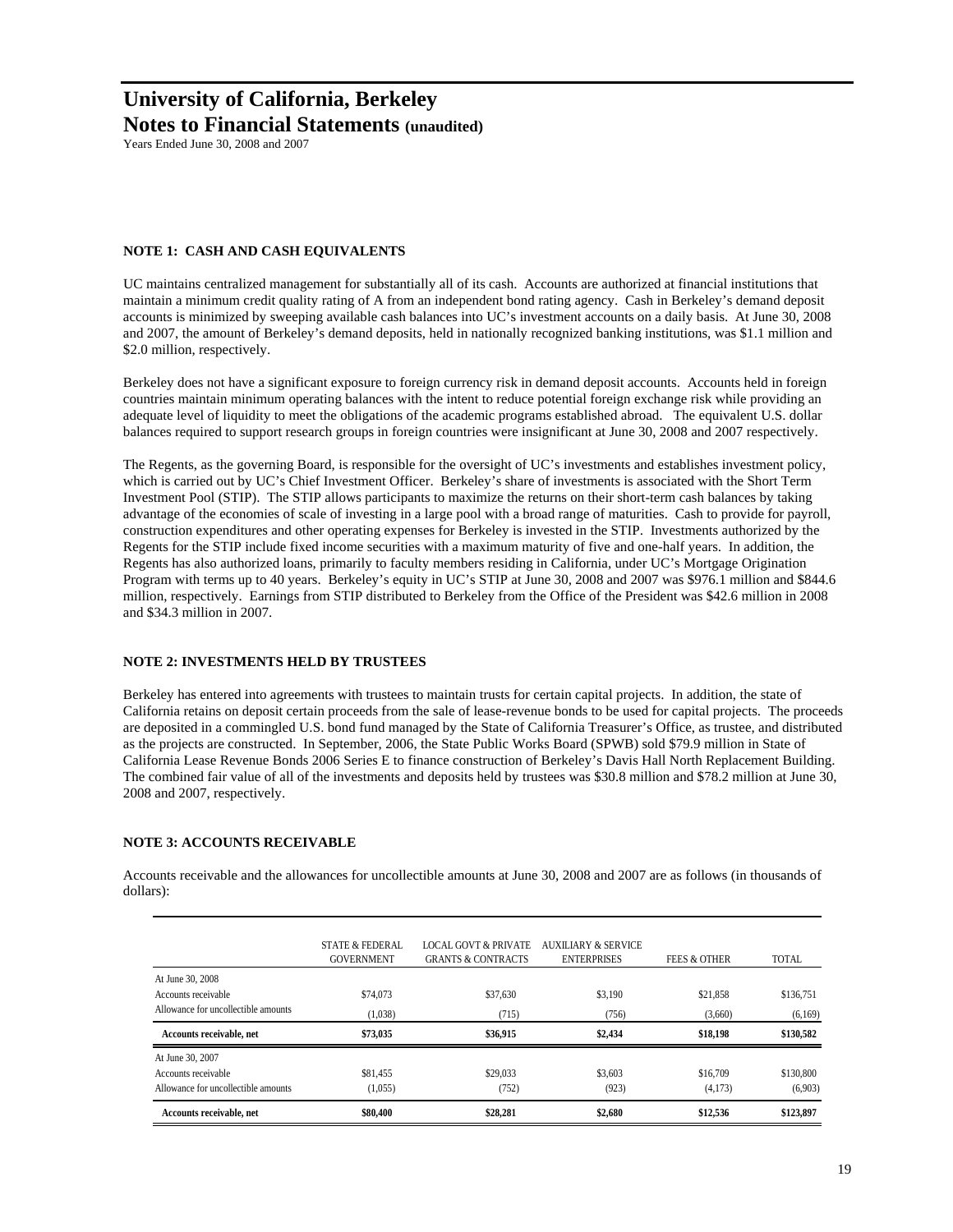**Notes to Financial Statements (unaudited)**

Years Ended June 30, 2008 and 2007

Adjustments to the allowance for doubtful accounts have either increased or (decreased) the following revenues for the years ended June 30, 2008 and 2007 (in thousands of dollars):

|                          | 2008                     | 2007      |
|--------------------------|--------------------------|-----------|
| Student tuition and fees | $(\$321)$                | $(\$311)$ |
| Grants and contracts:    |                          |           |
| Federal                  | -                        | (151)     |
| State                    |                          | (1)       |
| Private                  | $\overline{\phantom{0}}$ | (655)     |
| Local                    |                          |           |
| Educational activities   | (81)                     | 50        |
| Auxiliary enterprises    | 32                       | (525)     |
| Other operating revenues | 43                       | (60)      |

#### **NOTE 4: PLEDGES RECEIVABLE**

The composition of pledges receivable at June 30, 2008 and 2007 is summarized as follows (in thousand of dollars):

|                                             | 2008      | 2007      |
|---------------------------------------------|-----------|-----------|
| Total pledges receivable outstanding        | \$62,281  | \$63,767  |
| Less: Unamortized discount to present value | (2,837)   | (2,896)   |
| Allowance for uncollectible pledges         | (3,644)   | (2, 457)  |
| Total pledges receivable, net               | 55,800    | 58.414    |
| Less: Current portion of pledges receivable | (31, 847) | (30, 482) |
| Noncurrent portion of pledges receivable    | \$23,953  | \$27,932  |

Future pledge payments for each of the five fiscal years subsequent to June 30, 2008 and thereafter are as follows (in thousands of dollars):

| Year Ending June 30                  |          |
|--------------------------------------|----------|
| 2009                                 | \$34,721 |
| 2010                                 | 9,603    |
| 2011                                 | 8,951    |
| 2012                                 | 4,131    |
| 2013                                 | 2,506    |
| 2014 and thereafter                  | 2,369    |
| Total payments on pledges receivable | \$62,281 |

Adjustments to the allowance for doubtful accounts associated with pledges have increased or (decreased) the following revenues for the years ended June 30, 2008 and 2007 (in thousands of dollars):

|                          | 2008      | 2007  |
|--------------------------|-----------|-------|
| Private gifts            | (\$1,435) | \$83  |
| Capital gifts and grants | 103       |       |
|                          | \$1,332   | \$715 |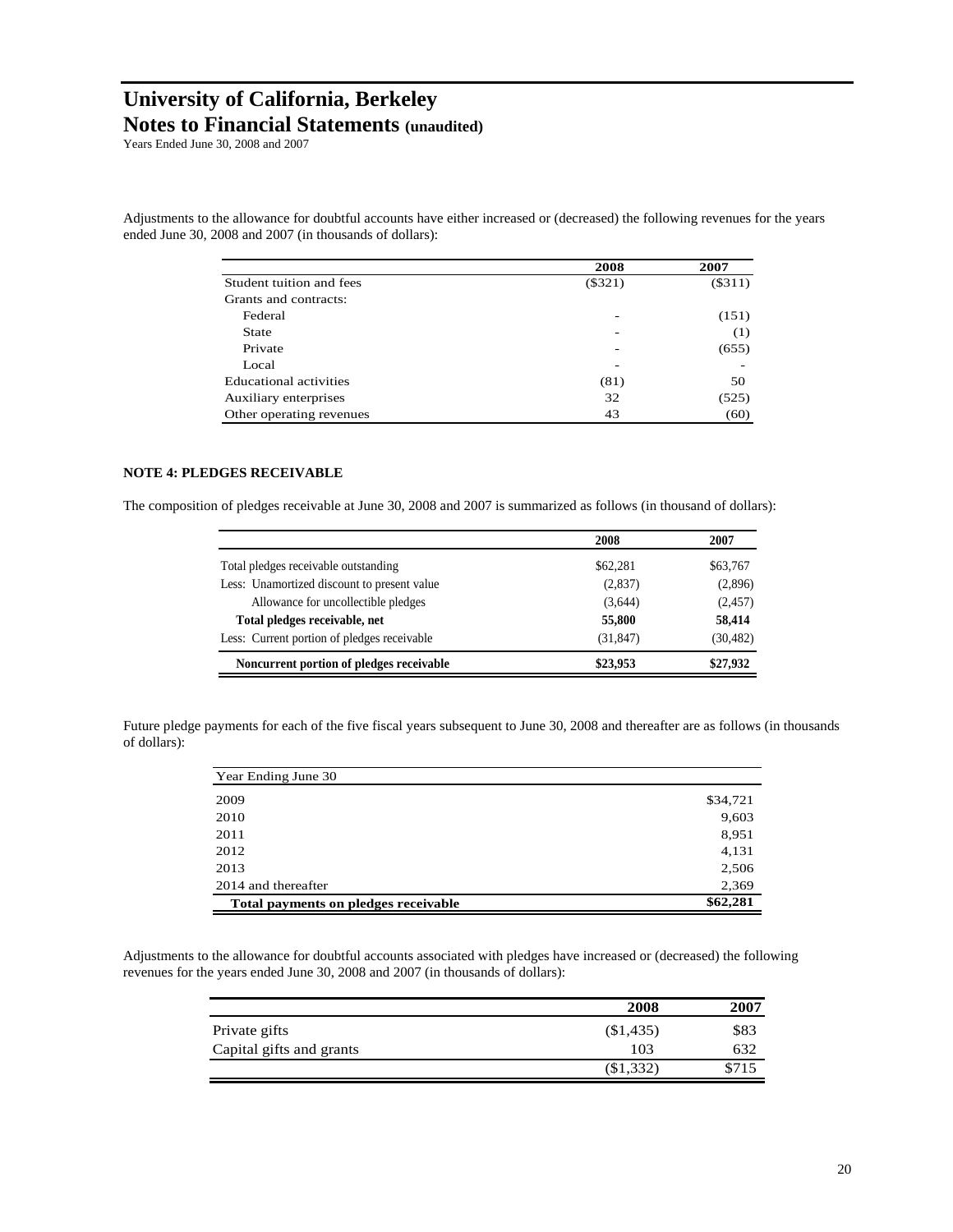Years Ended June 30, 2008 and 2007

#### **NOTE 5: NOTES AND MORTGAGES RECEIVABLE**

Notes and mortgages receivable at June 30, 2008 and 2007, along with the related allowances for uncollectible amounts, are as follows (in thousand of dollars):

|                                     |                |              | <b>NONCURRENT</b> |              |
|-------------------------------------|----------------|--------------|-------------------|--------------|
|                                     | <b>CURRENT</b> | <b>NOTES</b> | <b>MORTGAGES</b>  | <b>TOTAL</b> |
| At June 30, 2008                    |                |              |                   |              |
| Notes and mortgage receivable.      | \$5.981        | \$24,346     | \$2,365           | \$26,711     |
| Allowance for uncollectible amounts | (69)           | (2,128)      |                   | (2,128)      |
| Notes and mortgage receivable, net  | \$5,912        | \$22,218     | \$2,365           | \$24,583     |
| At June 30, 2007                    |                |              |                   |              |
| Notes and mortgage receivable       | \$6.119        | \$23,844     | \$2,730           | \$26,574     |
| Allowance for uncollectible amounts | (209)          | (2,626)      |                   | (2,626)      |
| Notes and mortgage receivable, net  | \$5,910        | \$21,218     | \$2,730           | \$23,948     |

#### **NOTE 6: CAPITAL ASSETS**

Berkeley's capital asset activity for the year ended June 30, 2008 and 2007 is as follows (in thousands of dollars):

|                                  | 2006        | <b>ADDITIONS</b> | <b>DISPOSALS</b> | 2007        | <b>ADDITIONS</b> | <b>DISPOSALS</b> | 2008        |
|----------------------------------|-------------|------------------|------------------|-------------|------------------|------------------|-------------|
| <b>ORIGINAL COST</b>             |             |                  |                  |             |                  |                  |             |
| Land                             | \$41,271    | \$6,720          | \$888            | \$47,103    | \$20,254         |                  | \$67,357    |
| Infrastructure                   | 33,695      | 1,765            |                  | 35.460      | 3,328            |                  | 38,788      |
| Buildings and improvements       | 2,294,093   | 65,869           | (21,090)         | 2,338,872   | 260,165          | (7, 132)         | 2,591,905   |
| Equipment                        | 466,490     | 27.993           | (45, 490)        | 448,993     | 36,527           | (32, 648)        | 452,872     |
| Libraries and collections        | 772,535     | 32.587           |                  | 805,122     | 31.426           |                  | 836,548     |
| Special collections              | 81.639      | 2.445            |                  | 84.084      | 6.451            |                  | 90,535      |
| Construction in progress         | 118.728     | 157.997          |                  | 276,725     | (24, 107)        |                  | 252,618     |
| Capital assets, at original cost | \$3,808,451 | \$295,376        | $(\$67,468)$     | \$4,036,359 | \$334,044        | (\$39,780)       | \$4,330,623 |

|                                           | 2006        | DEPRECIATION AND<br><b>AMORTIZATION</b> | <b>DISPOSALS</b> | 2007        | DEPRECIATION AND<br><b>AMORTIZATION</b> | <b>DISPOSALS</b> | 2008        |
|-------------------------------------------|-------------|-----------------------------------------|------------------|-------------|-----------------------------------------|------------------|-------------|
| ACCUMULATED DEPRECIATION AND AMORTIZATION |             |                                         |                  |             |                                         |                  |             |
| Infrastructure                            | \$11,016    | \$1.276                                 |                  | \$12.292    | \$1,467                                 | \$564            | \$14,323    |
| Buildings and improvements                | 756,309     | 72,333                                  | (14,882)         | 813,760     | 75,701                                  | (6,176)          | 883,285     |
| Equipment                                 | 340,963     | 32,568                                  | (42, 840)        | 330,691     | 31,803                                  | (29, 723)        | 332,771     |
| Libraries and collections                 | 560,677     | 24.691                                  |                  | 585,368     | 23,437                                  |                  | 608,805     |
| Accumulated depreciation and amortization | \$1,668,965 | \$130,868                               | $(\$57,722)$     | \$1,742,111 | \$132,408                               | (\$35,335)       | \$1,839,184 |
| Capital assets, net                       | \$2,139,486 |                                         |                  | \$2,294,248 |                                         |                  | \$2,491,439 |

#### **NOTE 7: DEBT**

UC finances Berkeley's construction, renovation and acquisition of facilities and equipment through the issuance of debt obligations. Long-term financing includes capital lease obligations and other borrowings. Most long-term indebtedness for Berkeley's housing and food service operations is carried by UC rather than by Berkeley. Long-term indebtedness for Berkeley's parking operations, the Recreational Sports Facility, deferred maintenance and various other facilities is also carried by UC. Berkeley is assessed the required debt service related to its proportionate share of the systemwide debt by UC.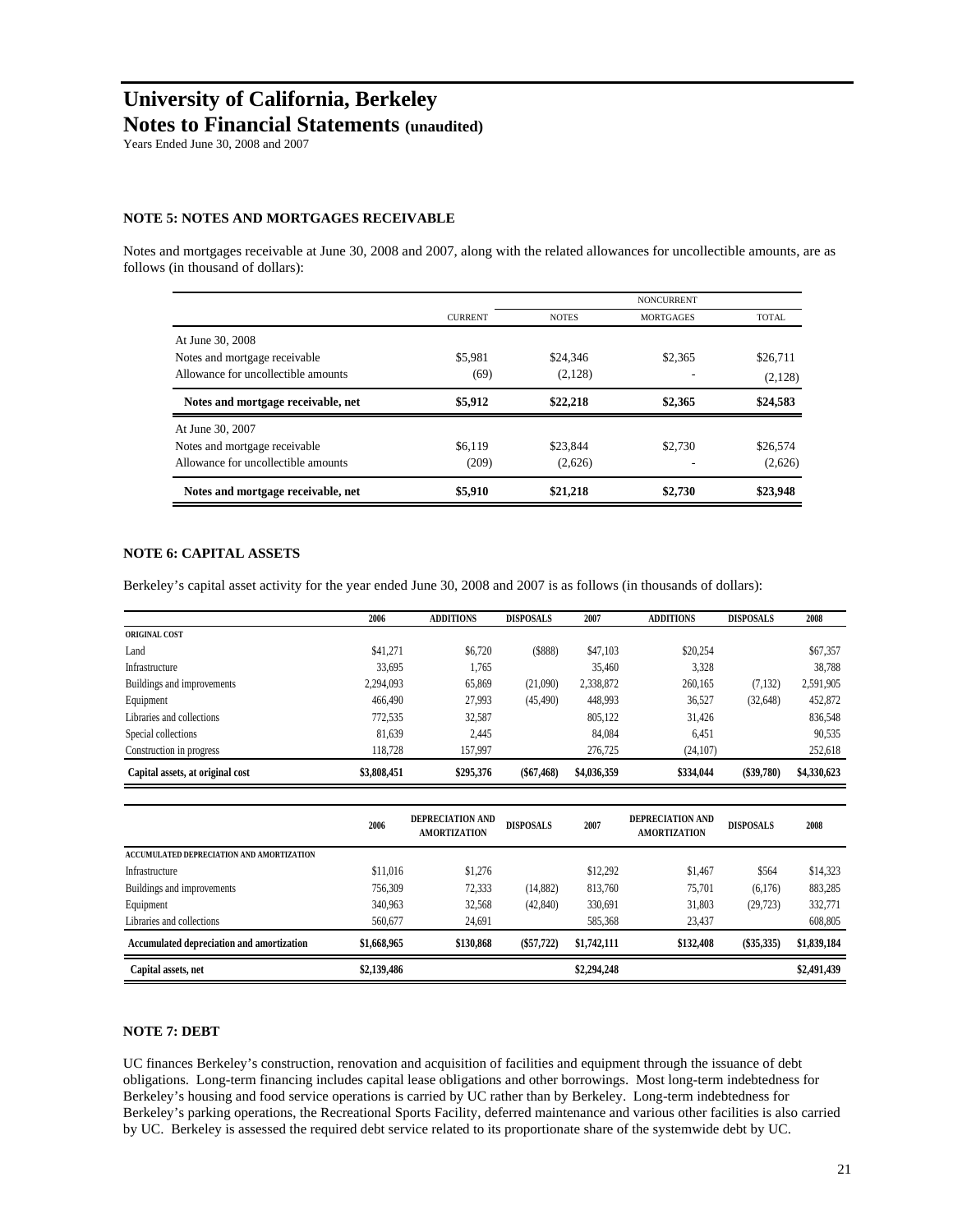## **Notes to Financial Statements (unaudited)**

Years Ended June 30, 2008 and 2007

Berkeley's outstanding debt at June 30, 2008 and 2007 is as follows (in thousands of dollars):

|                                           | <b>INTEREST RATES</b> | <b>MATURITY YEARS</b> | 2008    | 2007        |
|-------------------------------------------|-----------------------|-----------------------|---------|-------------|
| <b>LONG-TERM FINANCING:</b>               |                       |                       |         |             |
| Capital lease obligations                 | 2.43-5.14%            | 2009-2032             | 85,067  | 86,864      |
| Mortgages and other borrowings            | 8.80%                 | 2009-2010             | 11.726  | 31,700      |
| <b>Total outstanding debt</b>             |                       |                       | 96,793  | 118,564     |
| Less: Current portion of outstanding debt |                       |                       | (2,800) | (33,586)    |
| Noncurrent portion of outstanding debt    |                       |                       | 93.993  | 84,978<br>S |

Interest expense totaling \$4.3 million and \$5.4 million was capitalized during the construction phase of the projects during the years ended June 30, 2008 and 2007, respectively.

#### **Outstanding Debt Activity**

The activity with respect to Berkeley's current and noncurrent debt for the years ended June 30, 2008 and 2007 is as follows (in thousands of dollars):

|                                     | <b>CAPITAL LEASE</b><br><b>OBLIGATIONS</b> | <b>OTHER</b><br><b>BORROWINGS</b> | <b>TOTAL</b> |
|-------------------------------------|--------------------------------------------|-----------------------------------|--------------|
| Year ended June 30, 2008            |                                            |                                   |              |
| Current portion at June 2007        | \$3,386                                    | \$30,200                          | \$33,586     |
| Reclassification from noncurrent    | 2,810                                      | 19,581                            | 22,391       |
| Principal payment                   | (3,551)                                    | (49, 626)                         | (53, 177)    |
| Current portion at June 30, 2008    | \$2,645                                    | \$155                             | \$2,800      |
| Noncurrent portion at June 30, 2007 | \$83,478                                   | \$1,500                           | \$84,978     |
| New obligations                     | 1,754                                      | 29,652                            | 31,406       |
| Reclassification to current         | (2,810)                                    | (19, 581)                         | (22, 391)    |
| Noncurrent portion at June 30, 2008 | \$82,422                                   | \$11,571                          | \$93,993     |
| Year ended June 30, 2007            |                                            |                                   |              |
| Current portion at June 2006        | \$3,170                                    | \$24,100                          | \$27,270     |
| Reclassification from noncurrent    | 3,635                                      | 6,100                             | 9,735        |
| Principal payment                   | (3,419)                                    |                                   | (3, 419)     |
| Current portion at June 30, 2007    | \$3,386                                    | \$30,200                          | \$33,586     |
| Noncurrent portion at June 30, 2006 | \$13,338                                   | \$                                | \$13,338     |
| New obligations                     | 73,775                                     | 7,600                             | 81,375       |
| Reclassification to current         | (3,635)                                    | (6,100)                           | (9, 735)     |
| Noncurrent portion at June 30, 2007 | \$83,478                                   | \$1,500                           | \$84,978     |

#### **Capital Leases**

UC has entered into lease-purchase agreements with the State of California that are recorded as capital leases. The state sells lease revenue bonds to finance construction of certain state-owned buildings to be used by UC. During the construction phase, UC acts as agent for the state. Bond proceeds remain on deposit with the state, as trustee, until UC is reimbursed as the project is constructed.

Upon completion, the buildings and equipment are leased to UC under terms and amounts that are sufficient to satisfy the state's lease revenue bond requirements with the understanding that the state will provide financing appropriations to UC to satisfy the annual lease requirements. At the conclusion of the lease term, ownership transfers to UC. Most of the capital lease obligations associated with the lease-purchase agreements with the state and financing construction projects at multiple campuses are carried by UC, and Berkeley is assessed for its share of the related debt service. However, capital lease obligations associated only with Berkeley are recorded by Berkeley. The capital lease obligations associated with the lease-purchase agreements with the State that are carried by Berkeley and reported in Berkeley's statement of net assets were \$79.9 million at June 30, 2008, and at June 30, 2007.

The state of California financing appropriation to Berkeley under the terms of the lease-purchase agreements, recorded as nonoperating revenue in the statement of revenues, expenses and changes in net assets, for the year ended June 30, 2008 and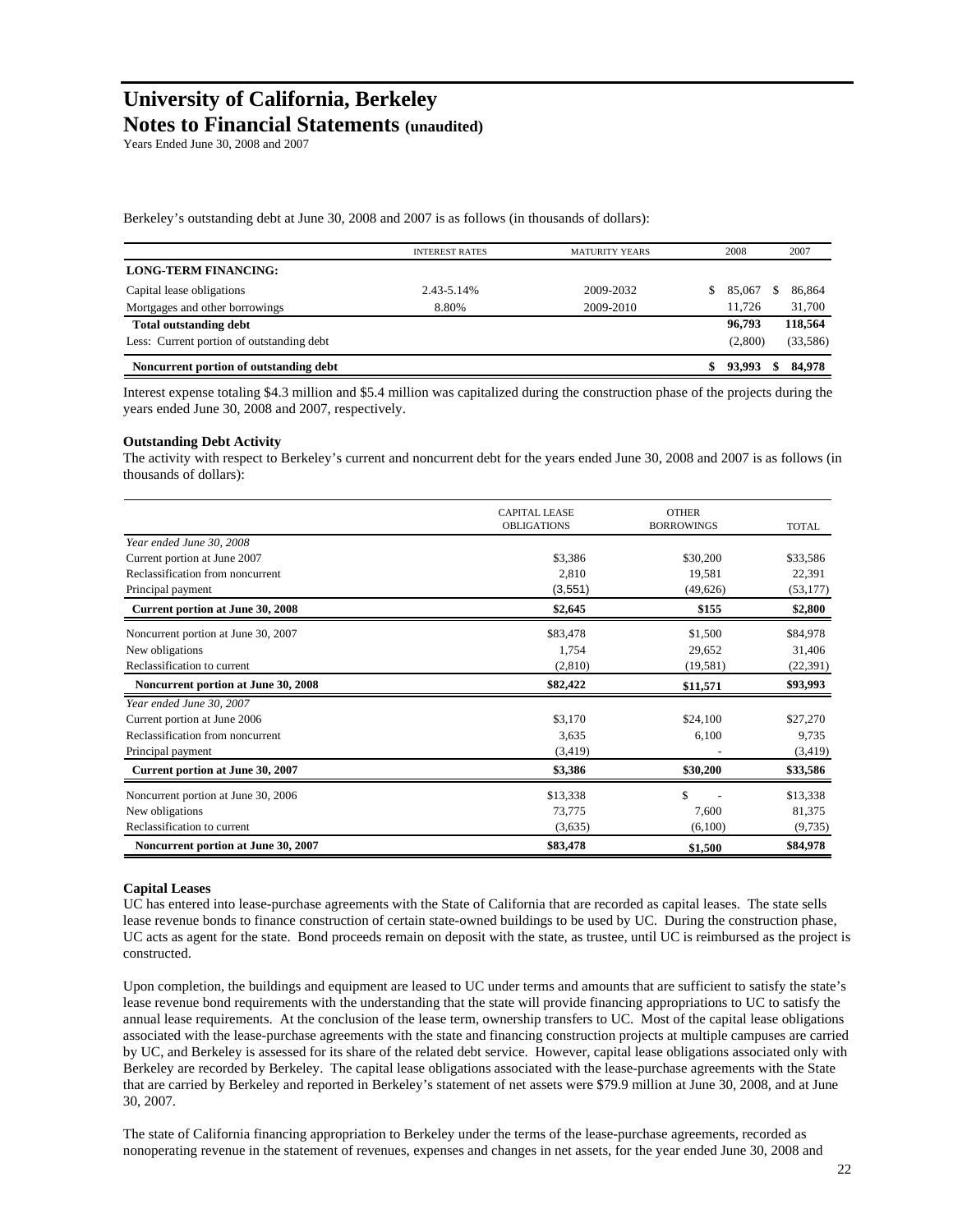**Notes to Financial Statements (unaudited)**

Years Ended June 30, 2008 and 2007

2007 was \$17.6 million and \$16.2 million, respectively. The principal and interest debt service payments reported in Berkeley's financial statements as transfers for the years ended June 30, 2008 and 2007 were as follows (in thousands of dollars):

|                         | 2008     | 2007     |
|-------------------------|----------|----------|
| Capital lease principal | \$8,601  | \$8,508  |
| Capital lease interest  | 9.572    | 7.847    |
| <b>Total</b>            | \$18,173 | \$16,355 |

Capital leases entered into with other lessors, primarily for equipment, totaled \$5.2 million and \$7.0 million for the years ended June 30, 2008 and 2007, respectively.

#### **Future Debt Service**

Future debt service payments for each of the five fiscal years subsequent to June 30, 2008 are as follows (in thousands of dollars):

| <b>Year Ending June 30</b>                     | <b>CAPITAL</b><br><b>LEASES</b> | <b>OTHER</b><br><b>BORROWINGS</b> | <b>TOTAL</b><br><b>PAYMENT</b> | <b>PRINCIPAL</b> | <b>INTEREST</b> |
|------------------------------------------------|---------------------------------|-----------------------------------|--------------------------------|------------------|-----------------|
| 2009                                           | \$2,816                         | \$1,195                           | \$4,011                        | \$2.801          | \$1,210         |
| 2010                                           | 1.696                           | 12.174                            | 13,870                         | 13,187           | 683             |
| 2011                                           | 668                             |                                   | 668                            | 638              | 30              |
| 2012                                           | 281                             |                                   | 281                            | 272              | 9               |
| 2013                                           | 27                              |                                   | 27                             | 26               |                 |
| <b>Total future debt service</b>               | 5.488                           | 13.369                            | 18,857                         | \$16,924         | \$1,933         |
| Less: Interest component of                    |                                 |                                   |                                |                  |                 |
| future payments                                | 290                             | 1.643                             | 1,933                          |                  |                 |
| <b>Principal portion of future</b><br>payments | \$5,198                         | \$11,726                          | \$16,924                       |                  |                 |

#### **NOTE 8: OTHER LIABILITIES**

Other current liabilities of \$57.6 million and \$55.8 million and noncurrent liabilities of \$14.8 million and \$7.6 million at June 30, 2008 and 2007, respectively, consisted of compensated absences, deposits, accrued liabilities and funds held for others.

Berkeley participates in UC's self-insurance programs for medical malpractice, workers' compensation, employee health care and general liability claims. These risks are subject to various claim and aggregate limits, with excess liability coverage provided by an independent insurer. Liabilities are recorded by UC when it is probable a loss has occurred and the amount of the loss can be reasonably estimated. These losses include an estimate for claims that have been incurred, but not reported. The estimated liabilities are based upon an independent actuarial determination of the anticipated future payments. Berkeley is assessed for its share of the required insurance expense. Insurance expense of \$5.7 million and \$5.1 million was included in other operating expenses in the statement of revenues, expenses and changes in net assets for the years ended June 30, 2008 and 2007, respectively.

#### **NOTE 9: ENDOWMENTS**

Endowments are held and administered either by UC or by the Foundation. The financial activities for endowments are generally not included in Berkeley's financial statements until such times as expendable amounts are transferred to Berkeley. The endowment income transferred to Berkeley in the years ended June 30, 2008 and 2007 was \$67.0 million and \$68.3 million, respectively. These amounts were included in transfers in the statement of revenues, expenses and changes in net assets.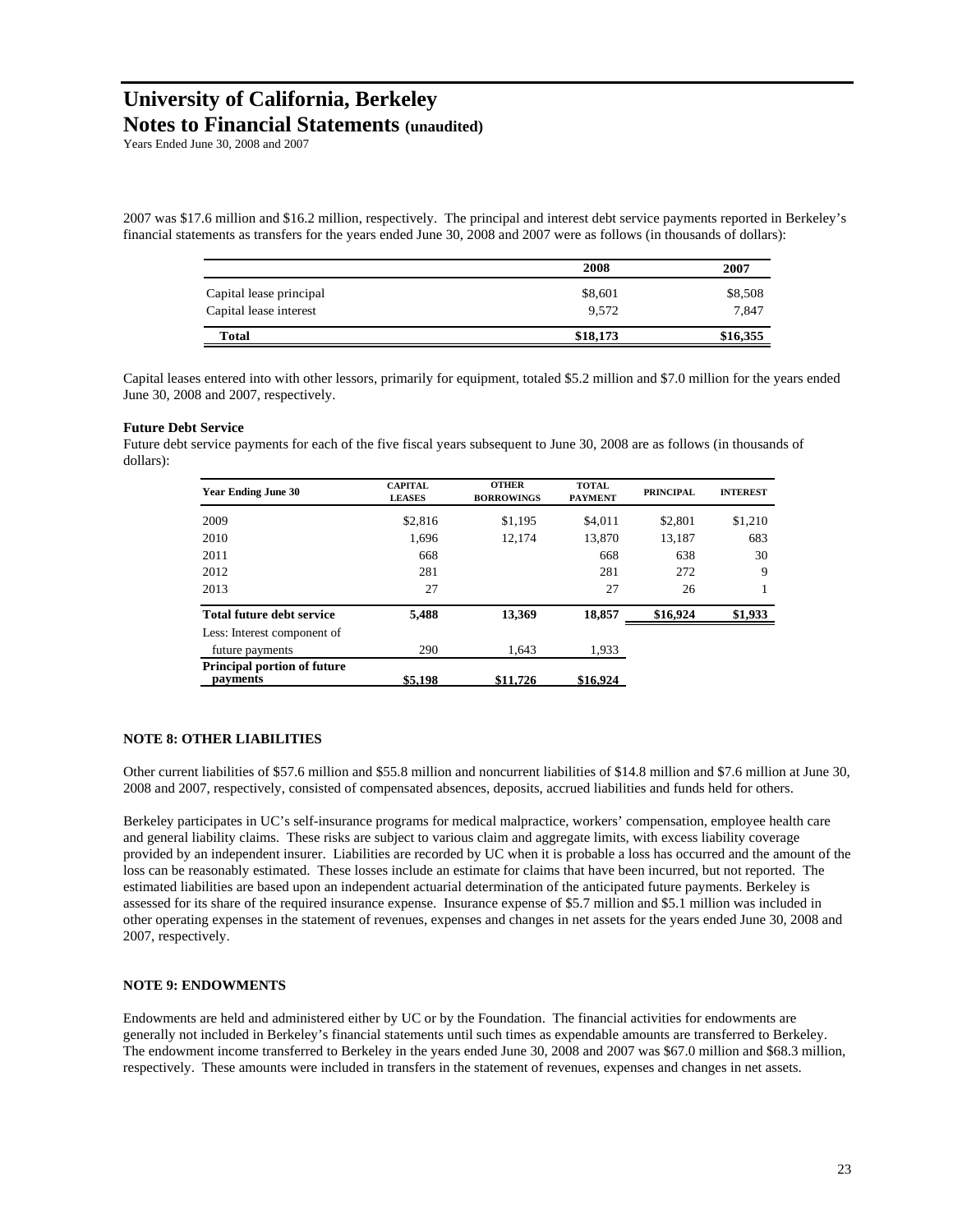Years Ended June 30, 2008 and 2007

#### **NOTE 10: TRANSFERS**

Transfers of funds from (to) UC's Office of the President or other UC campuses for the years ended June 30, 2008 and 2007 were as follows (in thousands dollars):

|                                     | 2008      | 2007      |
|-------------------------------------|-----------|-----------|
| Capital projects funding            | \$92,375  | \$70,550  |
| Endowment income                    | 67,010    | 68,315    |
| Short-term investment pool earnings | 42,640    | 34,325    |
| Indirect cost recovery              | (86, 103) | (77, 355) |
| Net revenue for bond programs       | 10,223    | (38, 197) |
| Debt service                        | (23, 812) | (22, 505) |
| Transfers of net capital assets     | 1,981     | (1,239)   |
| Other operating funding             | 21,528    | 17,144    |
| <b>Total transfers</b>              | \$125,842 | \$51,038  |

#### **NOTE 11: THE UNIVERSITY OF CALIFORNIA RETIREMENT SYSTEM (UCRS)**

Most Berkeley employees participate in the UCRS. The UCRS consists of the University of California Retirement Plan, a single employer, defined benefit plan funded with UC and employee contributions; the University of California Retirement Savings Program that includes three defined contribution plans with options to participate in internally and externally managed investment portfolios generally funded with employee non-elective and elective contributions; and the California Public Employees Retirement System (PERS) Voluntary Early Retirement Incentive Program (PERS-VERIP), a defined benefit plan for University employees who were members of PERS who elected early retirement. The Board of Regents is the trustee for all UCRS funds. Accordingly, these funds are separately identified in UC's annual financial report.

#### **NOTE 12: CAMPUS FOUNDATION INFORMATION**

Under UC policies approved by The Regents, Berkeley established a separate foundation to provide valuable assistance in fundraising, public outreach and other support for the missions of the campus and UC. Although an independent board governs the Foundation, its assets are dedicated for the benefit of Berkeley. During the years ended June 30, 2008 and 2007, gifts of \$122.4 million and \$82.4 million, respectively, were transferred to the Berkeley campus from the Foundation. These amounts were included in private gifts or capital gifts and grants in the statement of revenues, expenses and changes in net assets.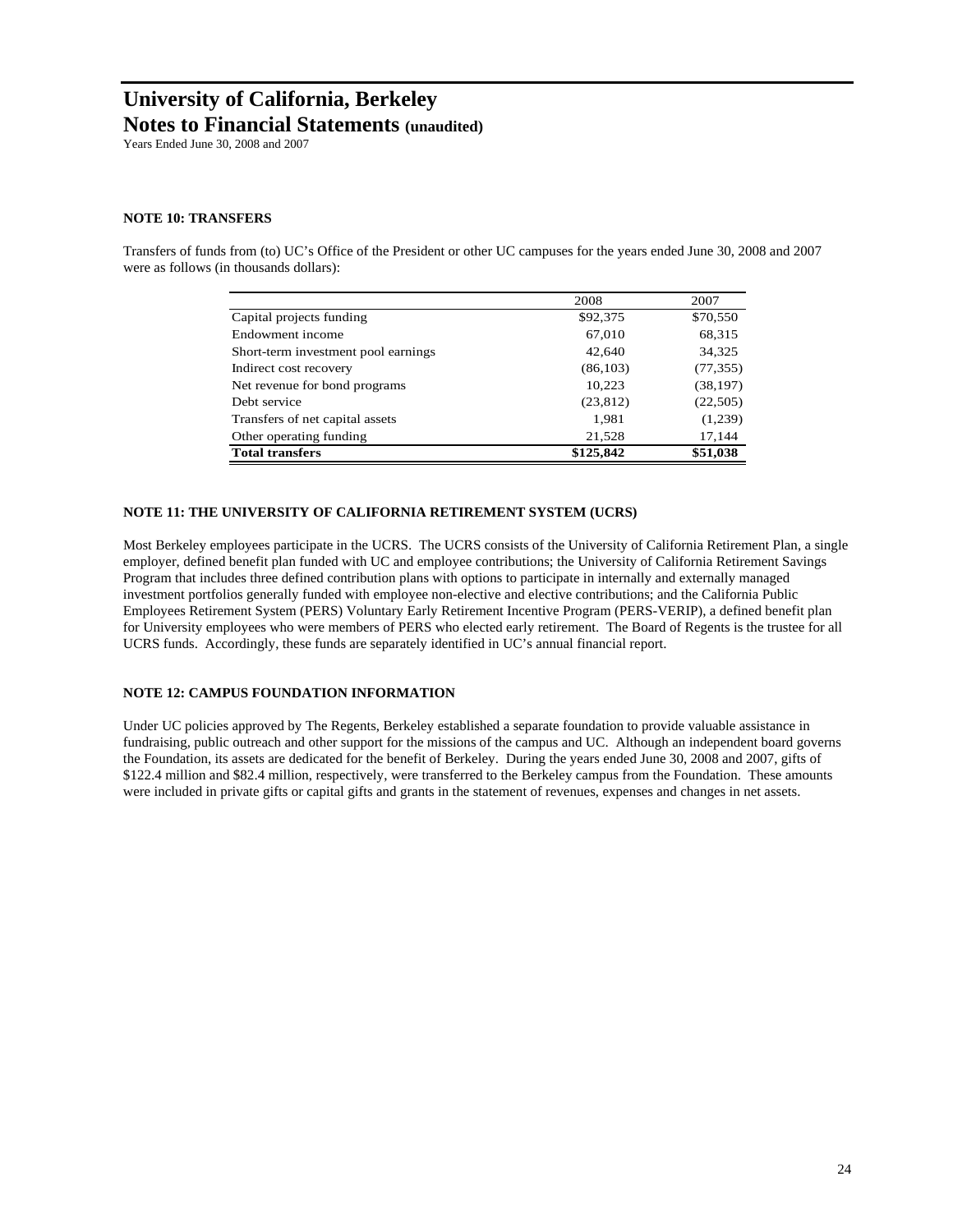Years Ended June 30, 2008 and 2007

Condensed Foundation financial statement information for the years ended June 30, 2008 and 2007 is as follows (in thousands of dollars):

|                                                                                               | 2008         | 2007        |
|-----------------------------------------------------------------------------------------------|--------------|-------------|
| <b>CONDENSED STATEMENT OF NET ASSETS</b>                                                      |              |             |
| Current assets                                                                                | \$86,788     | \$83,355    |
| Noncurrent assets                                                                             | 1,060,881    | 1,071,411   |
| Total assets                                                                                  | 1,147,669    | 1,154,766   |
| <b>Current liabilities</b>                                                                    | 25,095       | 11,070      |
| Noncurrent liabilities                                                                        | 62,543       | 79,162      |
| <b>Total liabilities</b>                                                                      | 87,638       | 90,232      |
| Restricted                                                                                    | 1,058,801    | 1,063,276   |
| Unrestricted                                                                                  | 1,230        | 1,258       |
| Total net assets                                                                              | \$1,060,031  | \$1,064,534 |
| CONDENSED STATEMENT OF REVENUES, EXPENSES,<br>AND CHANGES IN NET ASSETS<br>Operating revenues | \$86,620     | \$71,387    |
| Operating expenses                                                                            | (124, 364)   | (86, 515)   |
| Operating (loss)                                                                              | (37, 744)    | (15, 128)   |
| Nonoperating income (loss)                                                                    | (22,086)     | 146,357     |
| Income (loss) before other changes in net assets                                              | (59, 830)    | 131,229     |
| Permanent endowments                                                                          | 55,327       | 34,605      |
| Increase (decrease) in net assets                                                             | (4,503)      | 165,834     |
| Net assets - beginning of year                                                                | 1,064,534    | 898,700     |
| Net assets - end of year                                                                      | \$1,060,031  | \$1,064,534 |
| <b>CONDENSED STATEMENT OF CASH FLOWS</b>                                                      |              |             |
| Net cash provided (used) by:                                                                  |              |             |
| Operating activities                                                                          | $(\$31,308)$ | (\$12,991)  |
| Noncapital financing activities                                                               | 46,767       | 27,653      |

| Operating activities                          | (S31,308) | $(\$12,991)$ |
|-----------------------------------------------|-----------|--------------|
| Noncapital financing activities               | 46,767    | 27,653       |
| Investing activities                          | (11,898)  | (14, 554)    |
| Net increase in cash                          | 3.561     | 108          |
| Cash and cash equivalents - beginning of year | 1.246     | 1.138        |
| Cash and cash equivalents - end of year       | \$4,807   | \$1,246      |

#### **NOTE 13: COMMITMENTS AND CONTINGENCIES**

#### **Contractual Commitments**

Amounts committed but unexpended for construction projects totaled \$464.5 million and \$347.8 million at June 30, 2008 and 2007, respectively.

Berkeley leases land, buildings and equipment under agreements recorded as operating leases. Operating lease expenses for the year ended June 30, 2008 and 2007 were \$21.1 million and \$19.6 million, respectively. The terms of operating leases extend through the year ending 2017.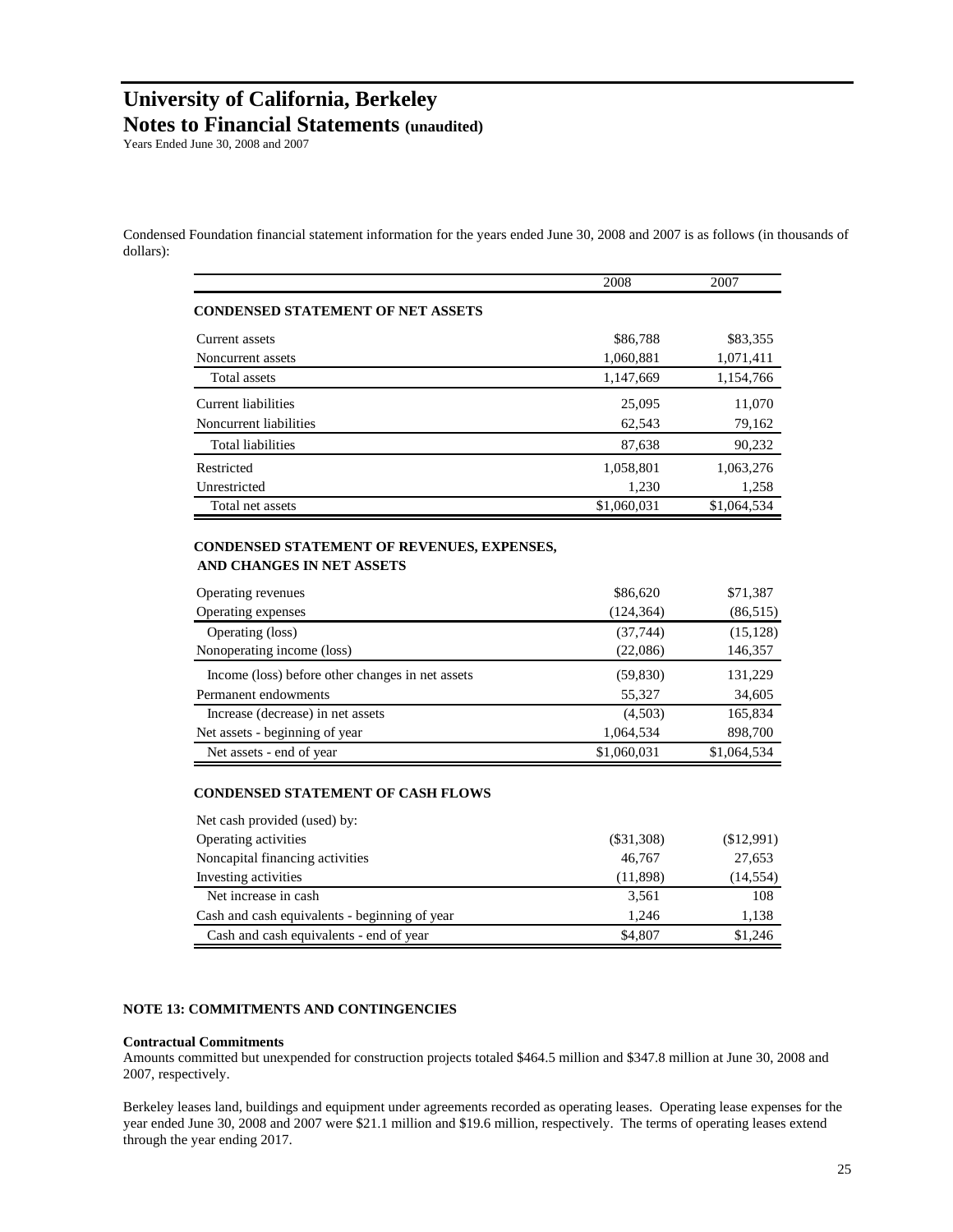Years Ended June 30, 2008 and 2007

Future minimum payments on operating leases with an initial or remaining non-cancelable term in excess of one year are as follows (in thousands of dollars):

|                     | Minimum Annual |  |  |
|---------------------|----------------|--|--|
| Year Ending June 30 | Lease Payments |  |  |
| 2009                | \$17,227       |  |  |
| 2010                | 13,588         |  |  |
| 2011                | 7,900          |  |  |
| 2012                | 5,449          |  |  |
| 2013                | 2,856          |  |  |
| 2014 and thereafter | 2,851          |  |  |
| <b>Total</b>        | \$49,871       |  |  |

#### **Contingencies**

Substantial amounts are received and expended by Berkeley under federal and state programs and are subject to audit by cognizant governmental agencies. This funding relates to research, student aid and other programs. Berkeley management believes that any liabilities arising from such audits will not have a material effect on Berkeley's financial position.

UC is contingently liable in connection with certain other claims and contracts, including those currently in litigation, arising in the normal course of its activities. Although there are inherent uncertainties in any litigation, UC management and general counsel are of the opinion that the outcome of such matters will not have a material effect on UC's or Berkeley's financial position.